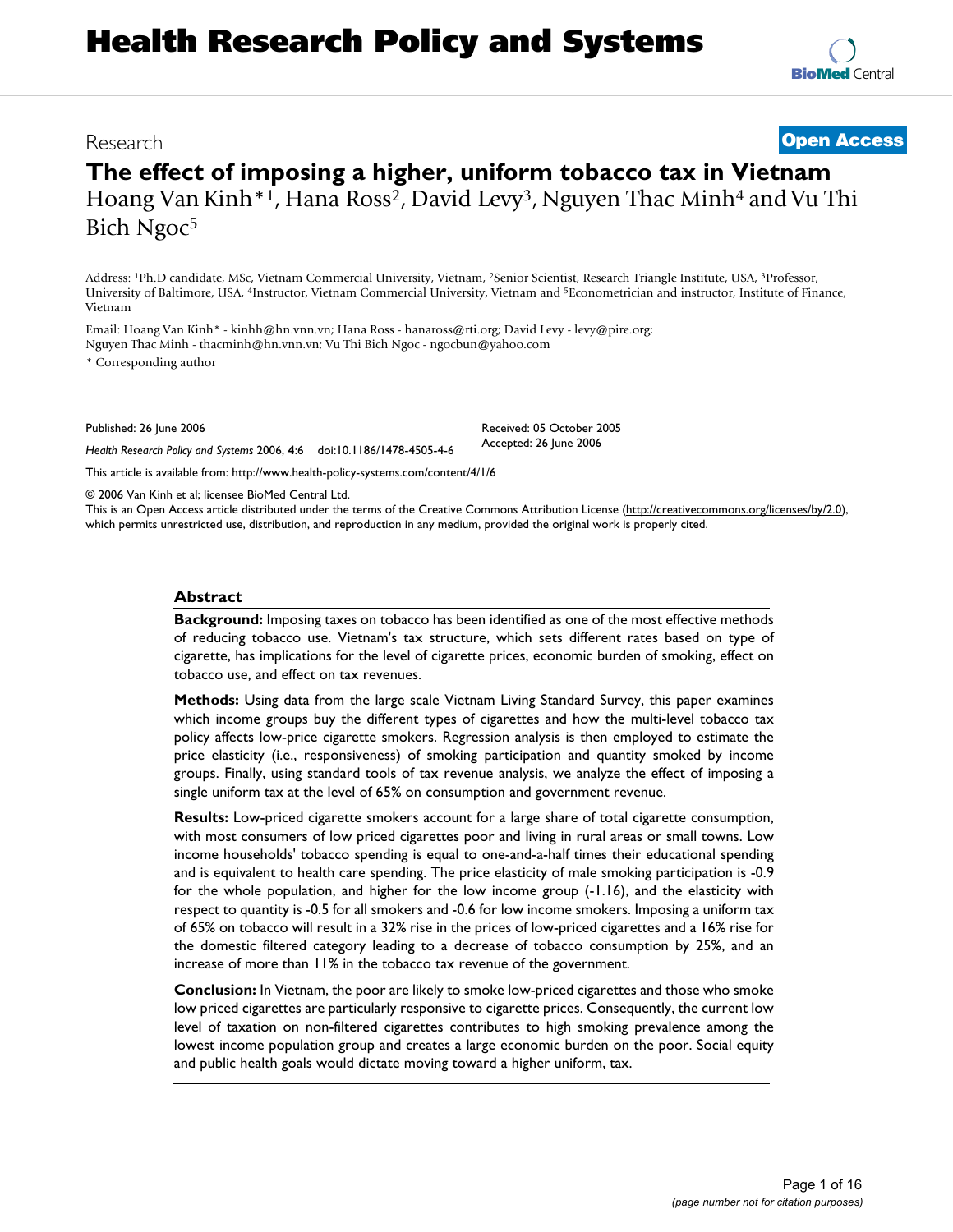## **Background**

Tobacco use increases the risk of many fatal diseases such as cancer, emphysema, heart disease and other circulatory diseases[1]. If trends in tobacco use continue, approximately 500 million people alive today will die from smoking, and, by 2030, tobacco is expected to be the leading cause of premature death, accounting for about 10 million deaths per year.[2]

While smoking prevalence has been decreasing in many of the more developed nations, rates have been high and increasing in many of the poorer nations. For example, smoking rates among Vietnamese males 15 year of age and older was 50% in 1997–98,[3] but rose to 56% in 2002.[4]

The Government of Vietnam is aware of the impact of smoking on public health. It has launched a campaign against smoking by issuance of a Government Resolution on National Tobacco Control Policy[5] in 2000 with target of reducing the tobacco use prevalence rate to 20% for males and 2% for females in 2010. Vietnam was one of the first Asian nations to sign the World Health Organization's Framework Convention for Tobacco Control in 2003.

Tobacco tax increase is among the measures suggested in the 2000 Resolution to achieve its goal of lower smoking prevalence. Other components of the tobacco control program include total ban on cigarette advertising, ban on distributing free cigarette samples, ban on vending machines selling cigarettes, and ban on smoking in all public places. Research evidence shows that imposing taxes on tobacco, as part of a comprehensive tobacco control program, is among the most effective methods of reducing tobacco use.[6,7] Higher taxes create incentives for some regular smokers to quit smoking, help prevent the young from initiating smoking, and reduces consumption among continuing smokers.

The majority of evidence on the price responsiveness of tobacco demand is for high-income countries were data and the research capacity exists. Estimates of the priceelasticity for overall cigarette demand fall in a relatively wide range due to model specification, data issues and estimating methodology,[8,9] but the majority center in the relatively narrow range from  $-0.25[10]$  to  $-0.5[11,12]$ Evidence does indicate that low income groups in the high income countries are more sensitive to cigarette prices compared to higher income groups.[13]

Recent studies have begun to focus on tobacco consumption in low-income countries, including South East Asia. For Indonesia, Djutaharta et al. (2002)[14] used timeseries data to estimate cigarette price elasticities in Indonesia ranging from -0.32 to -0.57, Adioetomo et al. (2001)[15] used household level survey data to obtain a conditional (i.e., on quantity smoked per smoker) price elasticity of -0.6, but the impact of price on smoking participation (i.e., the decision to smoke) was not significant. For Sri Lanka, Arunatilake (2002)[16] used household level data and estimated that the price elasticity was -0.53 for the whole sample and between -0.68 and -0.29 for the poorest two quintiles, Arunatilake and Opatha (2003) [17]used aggregate monthly data and estimated price elasticities ranging from -0.227 to -0.908. A price elasticity of tobacco demand in Thailand of -0.67 was estimated by Supakorn (1993)[18] using aggregate tobacco consumption. Isra et al. (2003) [19] used a linear expenditure system and household level data, and found the price elasticity of the demand for tobacco products of -0.39. They also found that poorer smokers were more responsive to tobacco prices than their richer counterparts. Karki et al. (2003)[20] estimated a conditional price elasticity of cigarette demand of -0.42 and a total price elasticity of - 0.88 in Nepal using household data. For Myanmar, Nyo Nyo et al. (2003)[21] obtained a total price elasticity of - 1.62 using household data. A WHO study[22] using time series data obtained an overall price elasticity in Vietnam of -0.53 for cigarettes, but did not take into account a possible substitution into other tobacco products. Also for Vietnam, Laxminarayan and Deolalikar (2004),[23] controlling for use of other tobacco products, obtained a price elasticity of smoking initiation of -1.18, but did not find a significant impact of cigarette price on quitting. Guindon, et al. (2003)[24] estimated the demand for cigarettes in South-East Asia using panel data. They obtained short-run price elasticity estimates ranging from -0.17 to -0.78, with most estimates clustering at around -0.74, and long-run elasticities ranging from -0.4 to -1.21. Few studies suggest a limited impact of price on smoking behavior, but a study of cigarette demand in China and Russia[25] obtained elasticities ranging from 0 to -0.15 using microlevel data. Although variations exist in the elasticity estimates and in the quality of the studies, the evidence strongly confirms a negative relationship between smoking and cigarette prices.

Public policy makers can use tobacco taxes to manipulate cigarette price. Tobacco tax rates vary from country to country. In high-income countries, the tax component often accounts for at least two-thirds of the retail price of a pack of cigarettes. In low-income countries, on the other hand, it generally accounts for less than half of the retail price.[26] In the countries attempting to reduce tobacco consumption, the tax component is typically between two-thirds and three-fourths of the retail price of a pack of cigarettes.[6]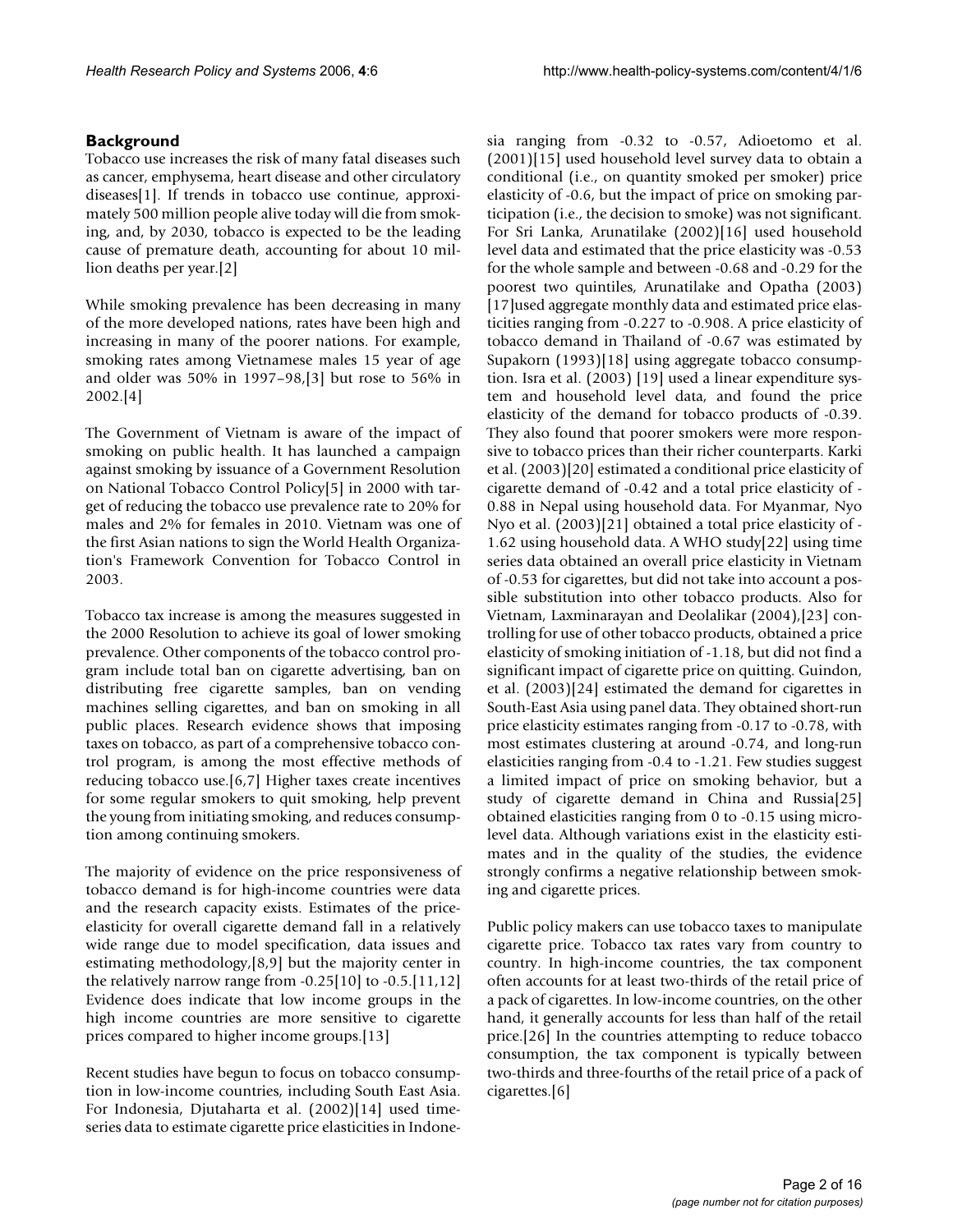

**Figure 1** 

**Tax rate as percentage of price of Vietnam and selected countries**. *Source:* Frank J. Chaloupka, Teh-wei Hu, Kenneth E. Warner, Rowena Jacobs, and Ayda Yurekli, 2000.

Vietnam has relatively low cigarette taxes leading to low cigarette prices.[27] (see Figure 1). Cigarette prices relative to income are higher than many other countries, but the price-income relationship has fallen quite dramatically in Vietnam between 1990 and 2001.[28]

The effect of tobacco taxes may depend not only on the size, but also on the form of the tax. Specific tobacco taxes are added as a fixed amount to the price of cigarettes, while ad valorem taxes, such as value-added taxes or sales taxes, are a percentage of the base price. Ad valorem taxes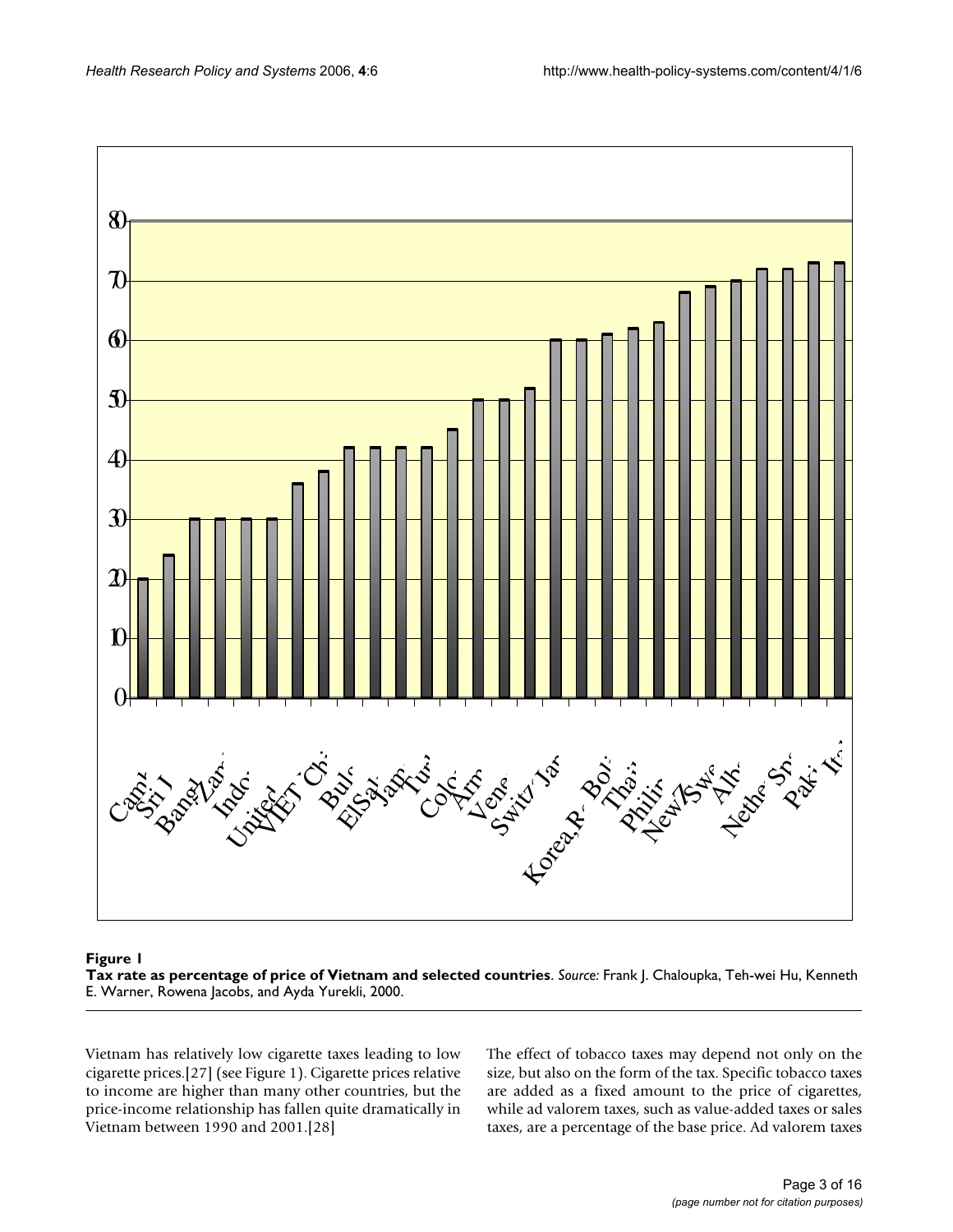may be imposed at the point of sale or, as in China, Vietnam and many African countries, on the wholesale price so that the retail price already includes the tax.[29] Taxes may also vary according to the origin of the manufacturer or the type of product. For example, some governments impose higher taxes on cigarettes produced abroad than on domestically produced ones, or by type of cigarette such as non-filtered or filtered cigarettes. Among the 114 countries with available information in the Tobacco Control Country Profiles (WHO, 2000),[30] 95 levy a uniform tax on tobacco, while 19 levy different tobacco tax rates based on types of products and sources of materials, 10 of which were part of the former Soviet Union and or the Soviet bloc. Vietnam is also one of the countries imposing differential ad valorem tax rates.

Prior to 1999, Vietnam imposed a tax rate of 70% on filtered cigarettes produced mainly from imported materials, of 52% on filtered cigarettes produced mainly from domestic materials, and a tariff rate of 70% on imported cigars. Since 1999, Vietnam has imposed separate tax rates on three types of cigarettes: a tax of 65% is imposed on filtered cigarettes made from imported materials; a tax of 45% is imposed on filtered cigarettes made from domestic materials; and a tax of 25% is imposed on non-filtered cigarettes made from domestic materials.[31] Non-filtered cigarettes produced from domestic materials, besides having low production costs, are taxed least, and are thus sold at even lower prices relative to filtered cigarettes. Thus, the current three-tiered tax structure exacerbates price differences, with the price of many domestically produced cigarettes around US\$0.07 per pack compared to a price of foreign brand cigarettes such as 555 and Marlboro that can reach up to US\$1[32].

Although higher cigarette taxes can reduce smoking and the associated health problems, they have implications for the spending pattern among smokers and for tax revenue. Since low price cigarettes are more likely to be consumed by those with low incomes, the low price of unfiltered cigarettes potentially creates more incentive for those with low income (including youth) to smoke, those that can least afford it. Raising taxes on low priced cigarettes will raise price, which could increase that burden. However, if the low-price smokers are sufficiently responsive to price, they may actually reduce consumption through quitting or cutting back on quantity smoked, and have a lower financial burden. In that case, government revenue from cigarette taxes could actually fall.

This paper considers how smoking rates among different income classes is affected by the current three-tiered tax structure, and the potential effect on burdens of the poor, and then considers the effect of raising taxes on low priced cigarettes. Specifically, this paper examines how the multilevel tobacco tax policy affects low-price cigarette smokers, estimates the price elasticity of demand for cigarettes by income groups, and finally analyzes the effect of imposing a single uniform tax at the level of 65% on consumption and government revenue.

## **Methods**

## *Description of the data*

Due to the lack of a sufficiently detailed time series data, cross sectional data is employed to examine smoking behavior among various income groups and the financial burden that it imposes, and to estimate smoking elasticities of those that consume primarily the low price cigarettes. We use the second Vietnam Living Standard Survey (VLSS) which was conducted by the General Statistical Office from December 1997 to December 1998 with a sample size of 6000 households with 28,518 individuals. Quality control was implemented in several stages, from questionnaire design, data entry, random unexpected field visits, and consistency checks after the survey was completed.

The sample was selected using a three staged random stratified cluster sampling. Using sampling weights, the data yield unbiased population estimates at the national level and are disaggregated by urban and rural residence and the seven major regions. Adjustments for clustering and stratification were made to yield more accurate standard errors for hypothesis testing using the STATA statistical software.

The VLSS dataset contains variables on a wide range of socio-economic factors including education, employment, income, family structure, location, and living standards. The questionnaire has a separate section on smoking for people age 6 and older. Individual are first asked if they had ever smoked cigarettes for a period of 6 months or more. Those who responded in the affirmative were asked whether they currently smoke, how many cigarettes they smoke each day, and the amount of money spent on cigarettes over the past 12 months. A cigarette smoker is person who is at least 15 year or age, currently smokes cigarettes and has smoked at least for six months. It is assumed that all current smokers are daily smokers. The survey also asked about expenditures on pipe smoking. The answer to this question was used to identify a pipe smoker. There are respondents that smoke both cigarettes and pipe tobacco.

Besides the household questionnaire, a separate questionnaire collects information related to characteristics at the level of the commune, the lowest administrative unit in Vietnam with an average population of 7000. Three representative retail outlet owners/workers (who are familiar with commune prices) were interviewed about prices of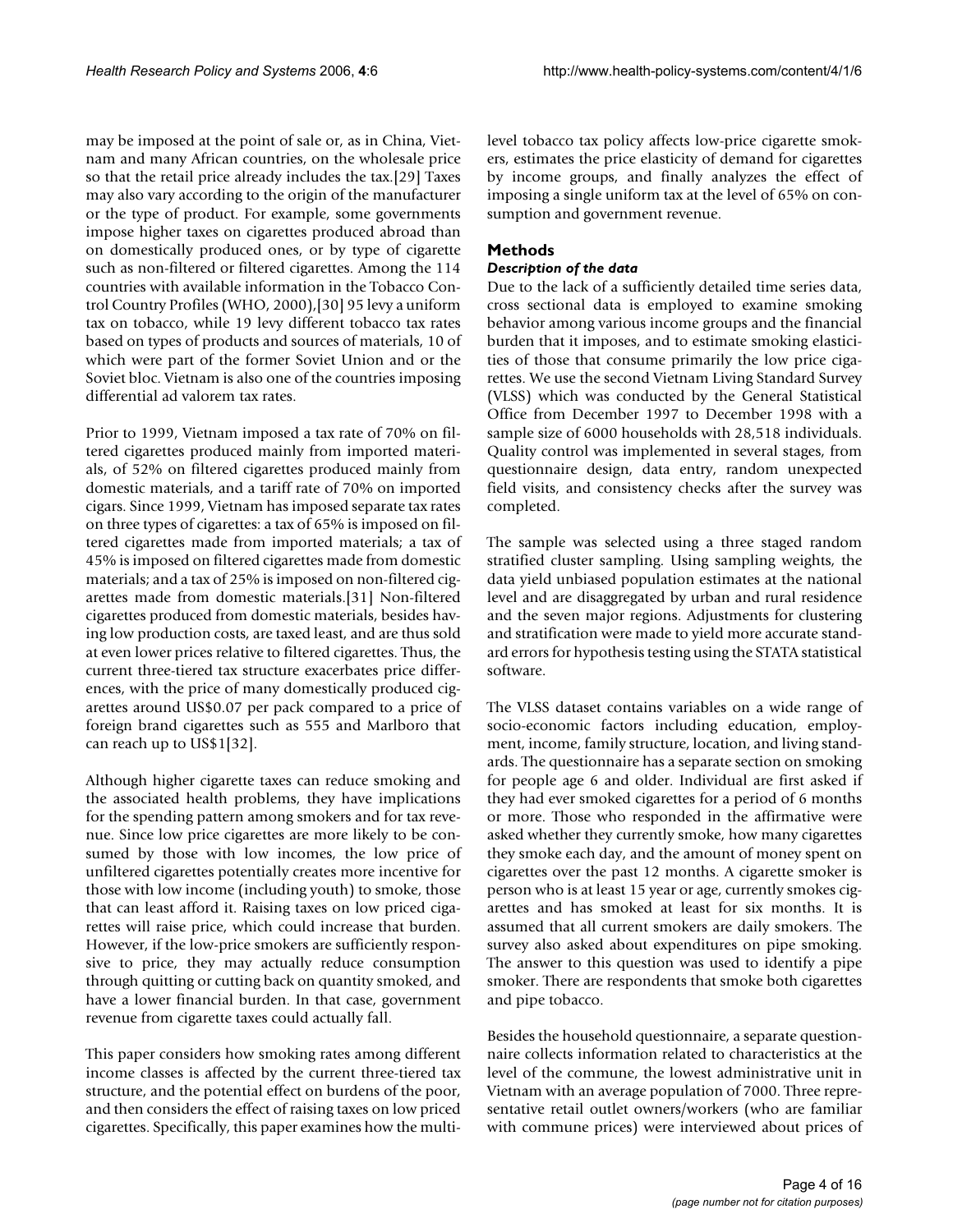

**Figure 2 Distribution of Smokers by Price of Cigarettes**. Source: Author's calculation from VLSS 1998

goods and services in the commune. Information on two types of cigarettes (a high priced filtered cigarette known as 555 and a lower price filtered cigarette known as VINA-TABA) was obtained, yielding 6 price data points from each commune. This information was used to calculate an average commune price.

## *Analysis of the users of low price cigarettes*

We first consider the percentage of smokers that smoke the different types of cigarettes. Because information is unavailable to specifically distinguish between types, we classify smokers by price of cigarettes. The average prices paid for each of the types is estimated using expenditure data from the VLSS. Average prices paid per pack were calculated by dividing tobacco expenditures by the number of cigarettes smoked and multiplying by 20.

In Vietnam, cigarette retail prices vary substantially across types and also vary within type. Based on our investigation of prices in the Hanoi market in June 2003, non-filtered cigarette prices are usually between 1000 and 2000 VND1 per pack (between \$0.07 and \$0.13 at an exchange rate of 15,000 VND per \$1 USD in 2003). Prices of 555 or smuggled Marlboros are among the highest and range between 12,000 and 15,000 VND per pack (between \$0.80 and \$1.00). A low price is defined as less than or equal to 1/3 of the highest cigarette retail price, based on actual prices and expenditure patterns observed from the data. Since the highest retail price in 1998 was 15,000 VND, the low price is considered 5,000 VND (\$0.33) and below.

We compare demographic differences between consumers of high price and low price cigarettes. We categorized by region, by urban and rural status, by occupational type, by educational level (illiterate or only primary education, lower secondary education, and above), and by income. The territory of Vietnam is divided to 7 regions. These regions include both urban and rural areas. Region 1 is the Northern Mountain and Highlands; region 2 is the Red River Delta; region 3 is the North Central Coast; region 4 is the South Central Coast; region 5 is the Central Highlands; region 6 is the Southeast, and region 7 is the Mekong Delta. These 7 regions were used in the regression analysis while controlling for urban status of an individual. In addition to this geographical division, another government classification divides the country into 10 regions. Figure 2 is based on this classification. These 10 regions include the seven regions from the first classification, but cover only the rural population if these 7 regions. The additional 3 regions represent small, medium and large cities. In Figure 2 region 1 represents big cities, region 2 represents middle size towns, region 3 includes small towns in Vietnam, and regions 4–10 represent rural areas in 7 regions used in the regression analysis.

The per capita income is calculated by dividing the total annual household income by the household size. Each individual is assigned to one of five quintiles according to his/her income.

Finally, using expenditures data from the 1998 VLSS, we compared expenditures on tobacco to other items such as education, health care, food, and with the total expenditure of households. We distinguish these comparisons by region, urban-rural and by income. The relative proportion of tobacco spending is important, since if the proportion is high, raising tobacco taxes will have more influence on the household budget.[33]

## *Price elasticity estimates*

To estimate demand elasticities using cross-sectional data,[34] we employ a method that distinguished the decision to smoke from the quantity smoked. The first equation explains smoking status (indicated by a dummy variable) using the sample of all individuals, and corresponds to a smoking participation equation; the second equation is confined to smokers and uses the logarithm of the number of cigarettes smoked per smoker as the dependent variable, and corresponds to the quantity smoked per smoker or conditional demand equation.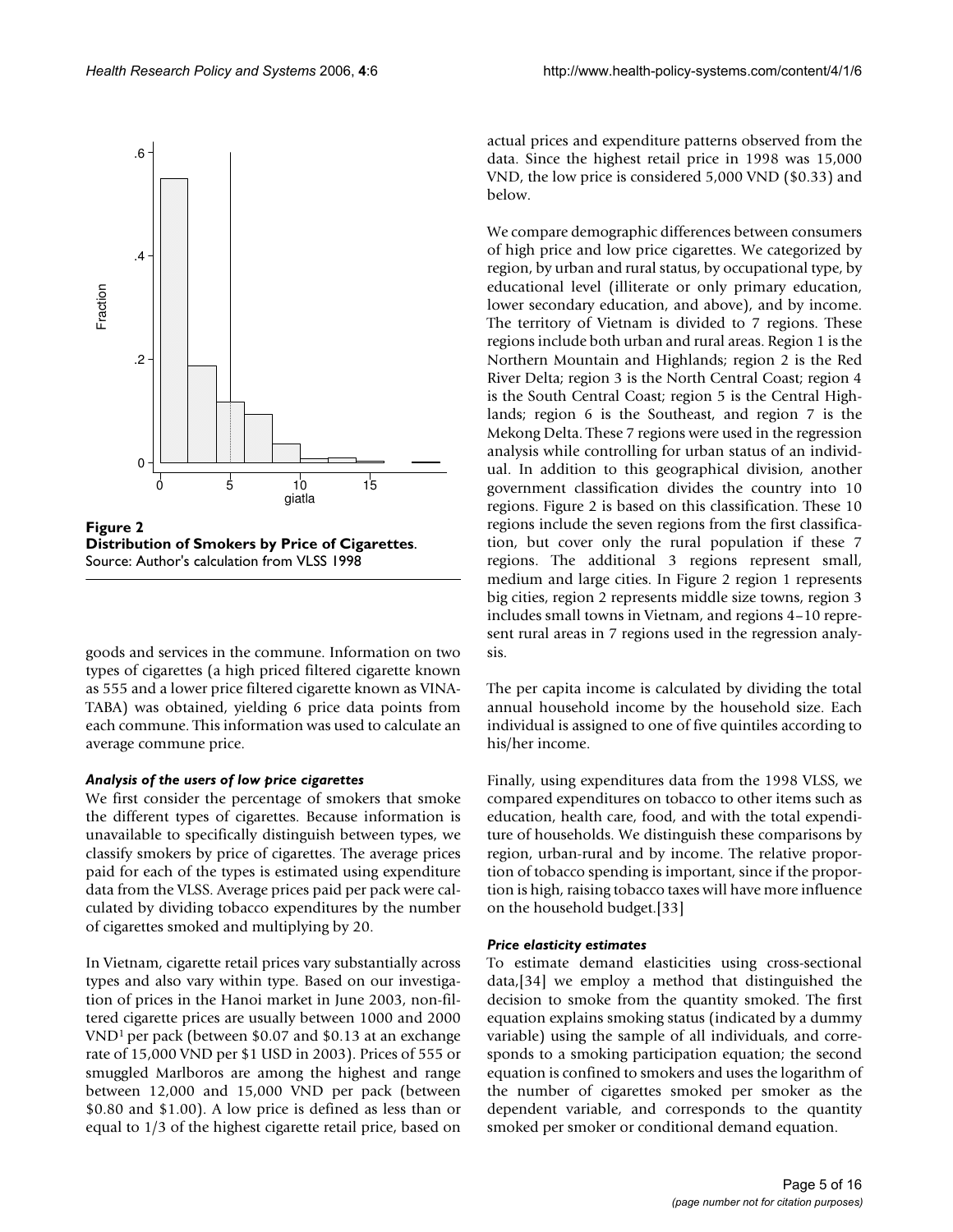The smoking status model is estimated using the linear probability model (LPM) defined as:

$$
D_{smoker} = \beta_0 + \beta_1 \ln p_{Cig} + \beta_2 \ln p_{Pipe} + \beta_3 \ln \gamma + \sum_{k=4}^{n} \beta_k z_k
$$

$$
\left(1\right)
$$

In which:

 $D_{Smoker}$  = dummy variable of smoking status (smoker = 1, other while  $= 0$ )

 $p_{Civ}$  = price of cigarettes at the commune level

 $p_{\text{pipe}}$  = price of pipe tobacco

 $y =$  annual per capita income

 $z_k$  = variables relate to individual, household, geographic and commune characteristics.

 $\beta_0$  = constant parameter

 $\beta_1$  = percentage point change in the possibility of some one being smoker as price of cigarette change 1%

 $\beta_2$  = percentage point change in the possibility of some one being smoker as price of pipe tobacco change 1%

 $\beta_3$  = percentage point change in the possibility of some one being smoker as disposable income change 1%

 $\beta_k$  Parameter indicating the relationship between individual characteristic and taste, household characteristics, geographic and commune characteristics and the possibility of being a smoker.

The equation design is used to estimate the probability of an individual's smoking status and quantity smoked as a function of cigarettes price while controlling for other variables. The price coefficient indicates the probability of smoking due to variations in cigarette prices. We use communal prices in the models. Since communal prices are provided for 555 and VINATABA brands, we estimated the models with the average price of these two brands, as well as using the prices of just VINATABA or 555. Out of a total of 187 communes, 50 are missing information on the price of VINATABA or 555 and are dropped when using average price. The price variables are converted into logarithmic terms.

The second independent variable is expenditures on pipe tobacco, as a proxy for its price. Pipe tobacco is used by 30.8% of smokers (National Health Survey 2002) and is a

potential substitute for cigarettes. As the price of cigarettes increase, smokers may switch to the cheaper pipe tobacco. Since neither the commune nor the household survey collected the price of pipe tobacco or the amount of pipe tobacco consumed, we use information on household spending on pipe tobacco in place of the price of pipe tobacco. Due to potential endogeneity problems (when cigarette prices are high and smoking is reduced, pipe smoking can be expected to increase), we consider equations with and without the pipe variable.

Explanatory variables also include per capita income, characteristics of the individual such as sex, age, education, work experience, occupation; characteristics of the household such as household size and the sex, age, education, main occupation of household head; and commune and geographic characteristics<sup>2</sup>. The commune and geographic variables include urban status, region, and the ability to access employment, markets, transportation. Employment opportunities are captured by the existence of factories or traditional occupations in the commune, access to information is represented by the existence of a loudspeaker system, and access to markets is captured by the presence of regular markets. We used the logarithm of income. Because some rural households have negative incomes (greater investments into production than sales of final goods), we increased all household incomes by 200 thousand VND to make them all positive3. Additional File 1 summarizes the variables used in the models.

The conditional quantity model with only smokers is a double-log model[35] with logarithm of number of cigarettes smoked by a smoker as the dependent variable, or:

$$
\ln q_{\text{Cig}}^{\text{Individual}} = \beta_0 + \beta_1 \ln p_{\text{Cig}} + \beta_2 \ln p_{\text{Pipe}} + \beta_3 \ln p_{\text{Hge}} + \beta_4 \ln p_{\text{Cig}} + \beta_5 \ln p_{\text{Hge}}
$$
\n
$$
\gamma + \sum_{k=4}^{n} \beta_k z_k \quad (2)
$$

Where

ln  $q_{\text{Cig}}^{\text{Individual}}$  = logarithm of quantity of cigarette being consumed by smoker

Other variables are the same as in model (1)

To determine how price responses vary by income, we estimate separate equations by income group. Because income tends to be an unstable measure of overall average living standards of a household, we distinguish by quintiles to examine the low price and high price demand groups. To measure price elasticities of the overall population, the low income group, and the high income group,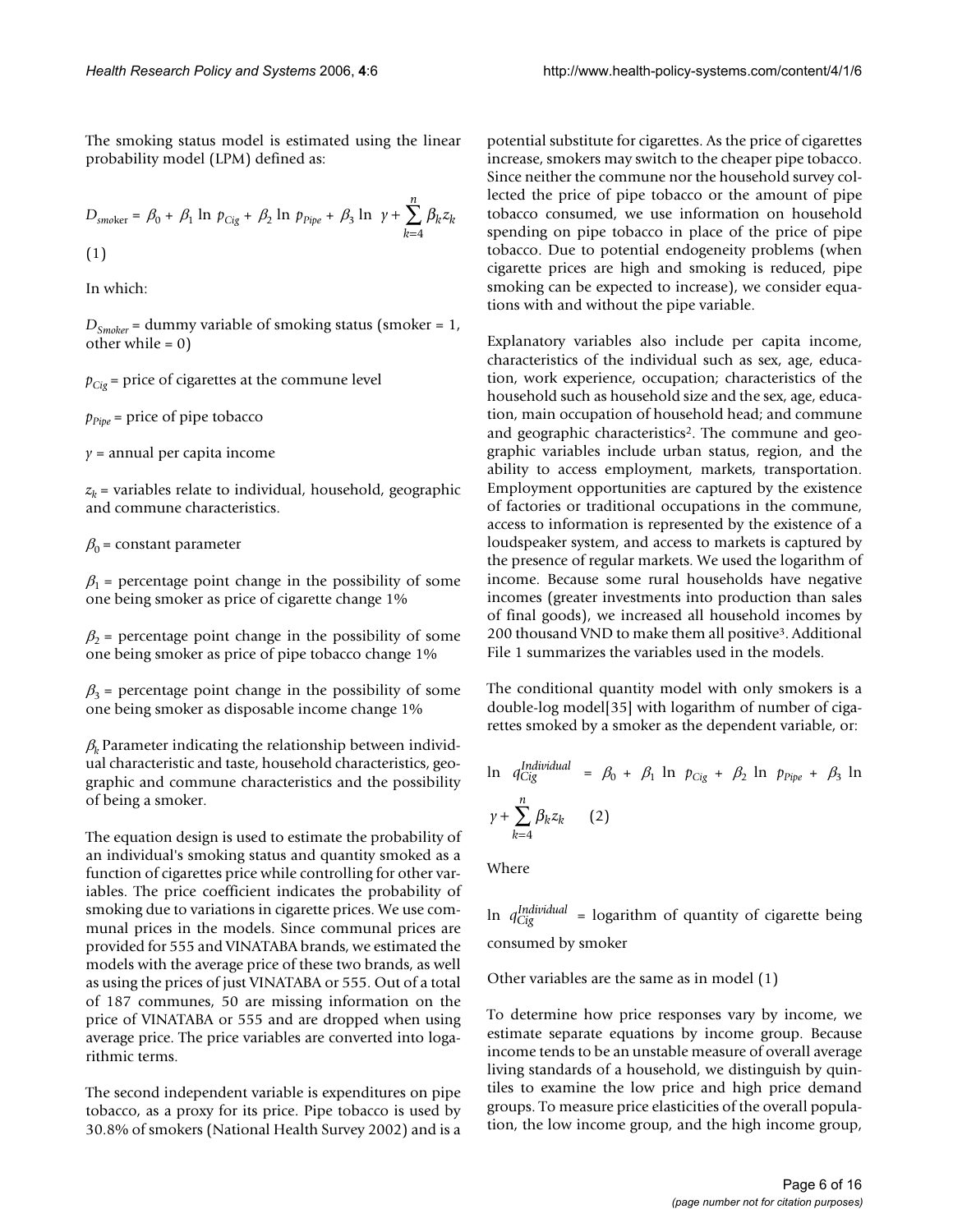we estimate one equation for the entire population, one with the two low income quintiles and one with the two high income quintiles, respectively.

The equations were adjusted for clustering using the STATA software package.

#### *Consumption and tax revenue estimation procedure*

Using the information on price elasticities, we estimate the change in consumption and government tax revenue, assuming a uniform tax level of 65%. Because the highest tax rate currently imposed is 65% for filtered cigarette brands produced using imported materials, the price of this category is left unchanged and we only estimate the changes in consumption and tax revenues of unfiltered cigarette and filtered domestic material cigarette categories only. We begin with prices and quantities from the Ministry of Industry and Ministry of Finance.[36]

Currently, taxes are imposed on the wholesale price – the price set by producers. Ignoring any mark-up at the retail level (for simplicity), the price paid by consumer is:

$$
P_0^C = P_0^P + P_0^P * t_0 = P_0^P (1 + t_0)
$$
 for tax rate  $t_0$  (3)

$$
P_1^C = P_1^C + P_1^P * t_1 = P_1^P (1 + t_1) \quad \text{for tax rate } t_1 \tag{4}
$$

where:

 $t_0$  = original tax rate (25% or 45%)

 $t_1$  = increasing the current tax rate to a uniform tax rate (65%)

 $P_0^P$  = whole sale price by tobacco company while imposing tax rate  $t_0$ 

 $P_1^P$  = whole sale price by tobacco company while imposing tax rate  $t_1$ 

 $P_0^C$  = retail price paid by consumer with tax rate  $t_0$ 

 $P_1^C$  = retail price paid by consumer with tax rate  $t_1$ 

After imposing a higher tax, the total quantity consumed falls, which induces a fall in production. A reduction in output may raise the cost of production which may induce a further increase in the wholesale price (e.g., if there are significant economies of scale in the production of cigarettes), so that  $P_1^C > P_0^C$ . However, we assume that  $P_1^P \approx$  $P_0^P$ , because the Vietnamese government already limits the output of cigarette production,[37] so that production may not initially decline with a reduction in consumption. In addition, the reduction in consumption will have little effect on open trade because Vietnam is a price taker in the international tobacco market and can export with a stable price on international markets. We also assume no change in mark-ups at the retail level.

For a percentage point change in tax rate of  $(\Delta_t) = t_1 - t_0$ and with  $P_1^P \approx P_0^P$ , the percent change in the price as:

% change in retail price =  $\Delta_{\rm t} {\rm P_0} {\rm P}/{\rm P_0}$  $(5)$ 

As price increases, consumption decreases by an amount that depends on the change in the price and the price elasticity of demand. To estimate the reduction in the quantity consumed (Q), we use the price elasticity of demand,  $E_D^P$ , is:

$$
E_D^P = \frac{\frac{\Delta Q}{Q_0}}{\frac{\Delta P}{P_0}} = \frac{\Delta Q}{\Delta P} * \frac{P_0}{Q_0}
$$
(6)

| Quintile     |       | Smoking prevalence (any tobacco use) |       | Cigarette-only smoking prevalence | Cigarettes/day |       |
|--------------|-------|--------------------------------------|-------|-----------------------------------|----------------|-------|
| Poor         | 58.46 | 56.32                                | 30.02 | 31.10                             | 12.36          | 11.90 |
| Near poor    | 54.19 |                                      | 32.12 |                                   | 11.49          |       |
| Middle       | 52.60 |                                      | 34.94 |                                   | 11.44          |       |
| Upper middle | 47.70 | 45.36                                | 36.34 | 37.20                             | 10.62          | 10.40 |
| High income  | 43.02 |                                      | 38.06 |                                   | 10.25          |       |
| Whole sample |       | 50.76                                |       | 34.60                             |                | 11.11 |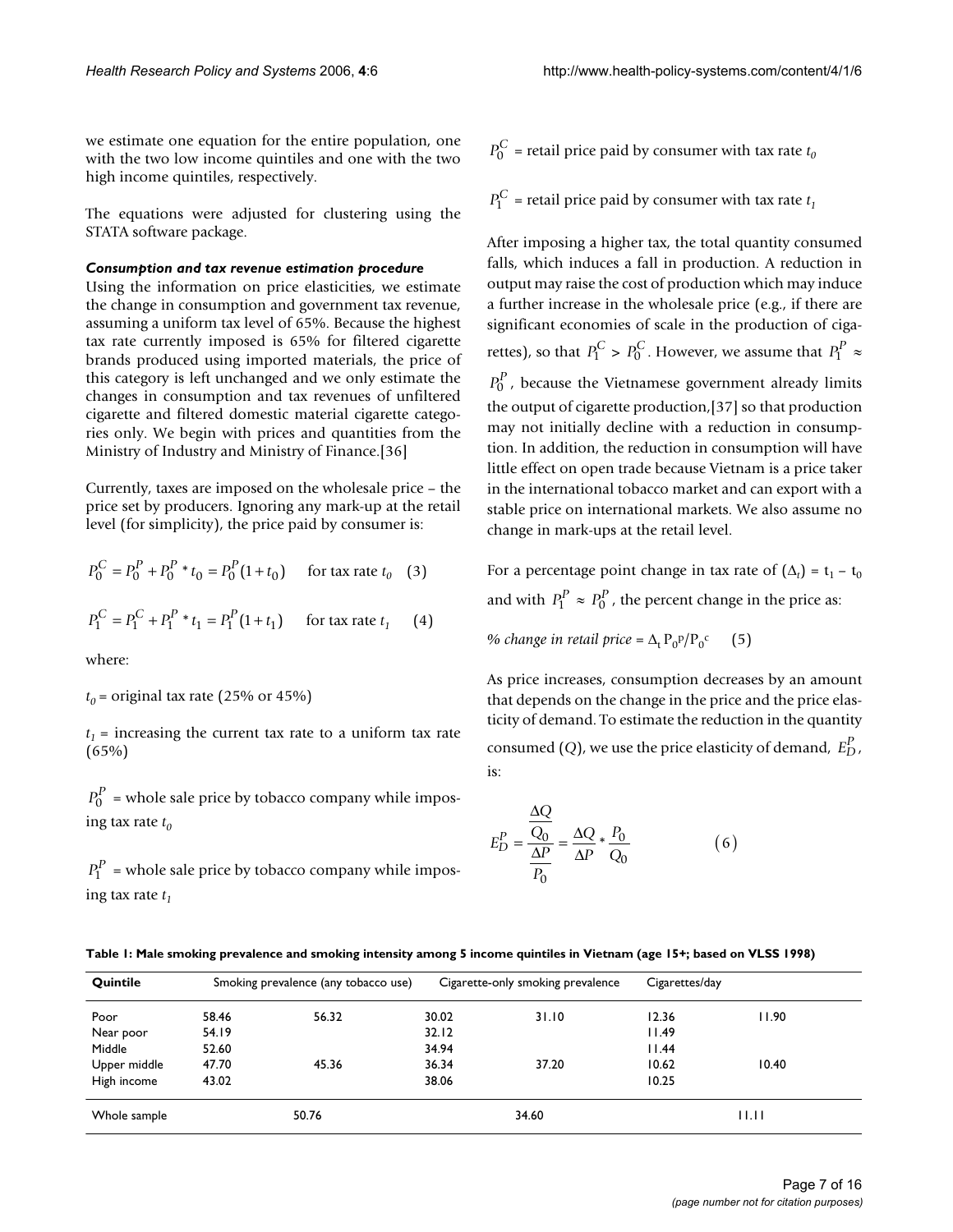In our model, the estimate of the overall price elasticity is the sum of the estimates of participation and conditional elasticities:

$$
E_D^P = E_{D^{\mathrm{par}}}^P + E_{D^{\mathrm{con}}}^P~,
$$

where  $E_D^P$  is overall elasticity;  $E_{D^{\text{par}}}^P$  is participation elasticity; and  $E_{D^{\text{con}}}^P$  is conditional elasticity. *P* par *P*<br>
<sub>D</sub>con

From equation (6) we obtain:

*quantity change in consumption* 
$$
\Delta Q = \frac{Q_0 \cdot \Delta P \cdot E_D^P}{P_0}
$$
 (7)

The magnitude of change in the total cigarette consumption is calculated using the initial quantities of cigarette consumed, the percentage change in prices (due to the change in tax rates) and the overall price elasticity estimates as indicated in (7).

Using equation (7) we obtain the change in consumption as:

% change in consumption = 
$$
\frac{\Delta Q}{Q_0} * 100.
$$
 (8)

Initial government revenue is calculated for each cigarette type as:

$$
R_0^G = Q_0 P_0^{P} * t_0.
$$
 (9)

Using the estimated  $E_D^P$  and  $\Delta P$  from (3), we derive  $\Delta Q$ from (7), from which we can calculate  $Q_1 = Q_0 \Delta Q$ . With  $Q_{1'}$ , we estimate the new government revenue  $(R_1^G)$  for each cigarette type as:

$$
R_1^G = Q_1 P_1^{P} * t_1. \tag{10}
$$

The absolute change in the tax revenue is simply  $\Delta R = R_1^G - R_0^G$ .

## **Results**

## *Tobacco consumption patterns*

Table 1 describes the smoking prevalence and the smoking intensity in the whole sample and among the 5 income quintiles. The smoking prevalence as well as the smoking intensity are highest among the poorest part of the population. The prevalence of those who only smoke cigarettes is lower among the lowest quintiles, but a higher proportion smoke both cigarettes and pipes (about

5% among the two lowest quintiles and about 3% among the two highest quintiles, not shown).

The distribution of smokers according to their purchasing price is presented in Figure 2. The dividing point between the low price and the rest is a price of 5000 VND. Based on the Vietnam Living Standards Survey 1997–1998, we found that under-5000 VND per pack smokers accounts for 78% of the market while the over-5000 VND-pack smokers accounts for the rest – 22%. Thus, Figure 2 reveals that the majority of smokers in Vietnam consume low priced cigarettes.

## *Characteristics of low-priced cigarette smokers*

The prevalence of low-priced cigarette smokers varies with geographic regions, occupations, education levels and household sizes. Figure 3 shows the distribution of smokers by cigarette prices and by large, medium and small urban areas (region 1, 2 and 3, respectively) as well as for seven rural regions from North to South. One-third of smokers in large cities smoke low-priced cigarettes. The proportion increases as one moves to medium then small cities and finally is highest in rural areas.

The low-priced cigarettes are particularly popular among households whose heads are agricultural workers, which includes about 60% of low-priced smokers. Further, about 11% of low-priced smokers live in households whose heads are jobless. Thus, the majority of low-priced cigarette smokers live in rural areas, where tobacco control activities are quite limited.[38] In analyzing education level, low-priced cigarette smokers mostly live in households whose heads have low levels of education: 69% live in households where the head is illiterate or has only a primary education, and 16% live in households where the head has a lower secondary school education.[39]

## *Tobacco expenditures by smokers*

Table 2 compares tobacco spending with spending on other items such as education, health care, food and with the total expenditure of households. Rural households have a higher ratio than urban households of tobacco spending to education spending (the respective figures are 71% and 42%). Rural households' other proportions including tobacco spending to health care spending, tobacco spending to food spending, and tobacco spending to total expenditure are also higher than urban households. Tobacco spending is also higher in southern regions.

While it might be expected that low income households spend a larger part of their income on basic needs such as clothing, education, health care, housing, transport, and a smaller part on tobacco, we found that the tobacco spending of low income households represents a larger propor-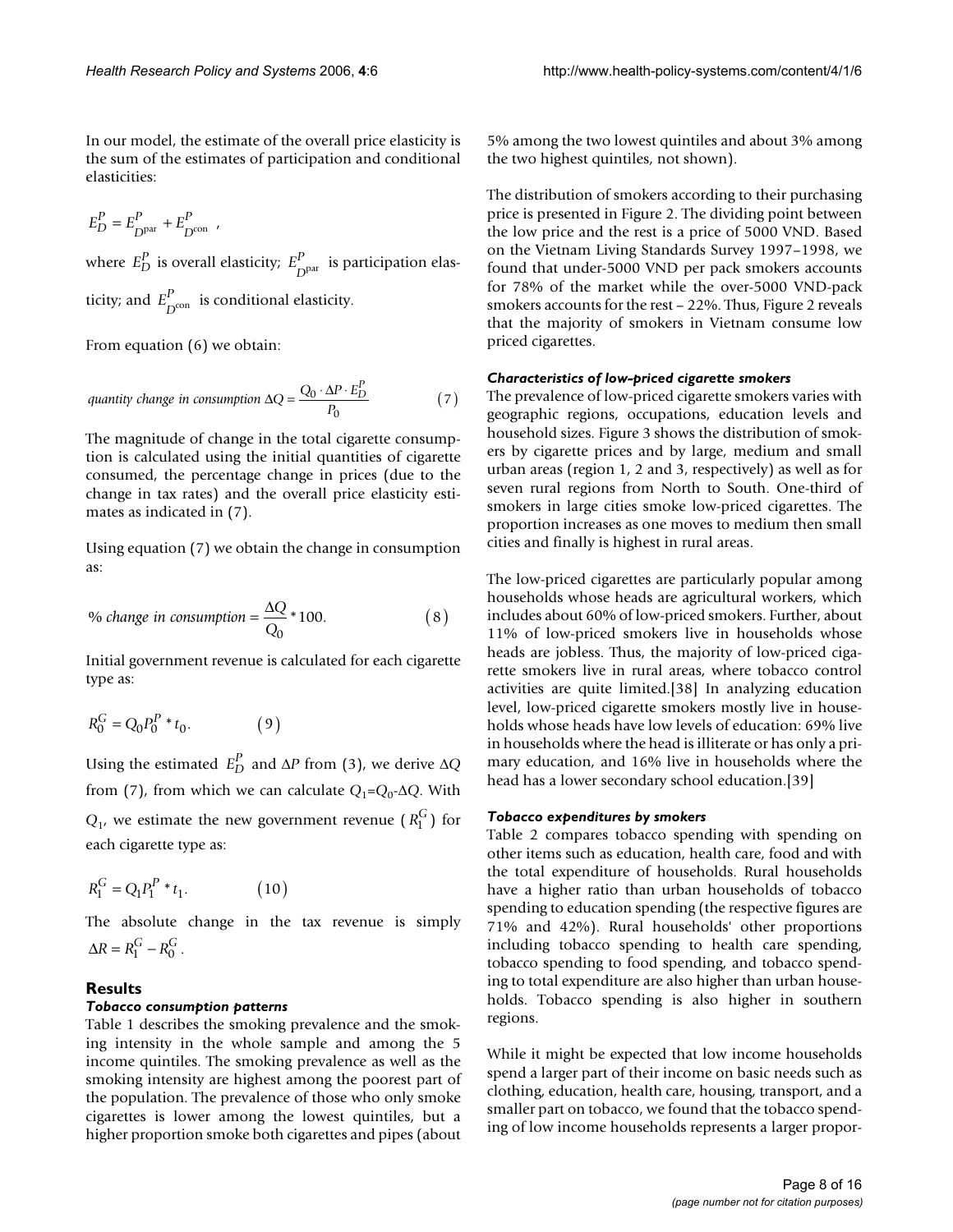

#### **Figure 3**

**Distribution of Smokers by Price of Cigarettes and Region**. Source: Author's calculation from VLSS 1998 Notes: Horizontal bar shows price of cigarette (000' VND) Vertical bar shows proportional distribution of cigarette smokers

tion of their expenditure than for higher income households. Low income households' tobacco spending is equal to one-and-a-half times their educational spending and is equivalent to health care spending. By contrast, tobacco expenditures for higher income households are 46% and 69%, of educational and health expenditures, respectively. The percentages of low income households and higher income households' tobacco spending are 5.3% and 3.6%, respectively.

## *Estimating the price elasticity of tobacco demand The smoking participation model*

Table 3 presents the results of model estimated with VINATABA price. The participation model was estimated with three alternative price variables: VINATABA, 555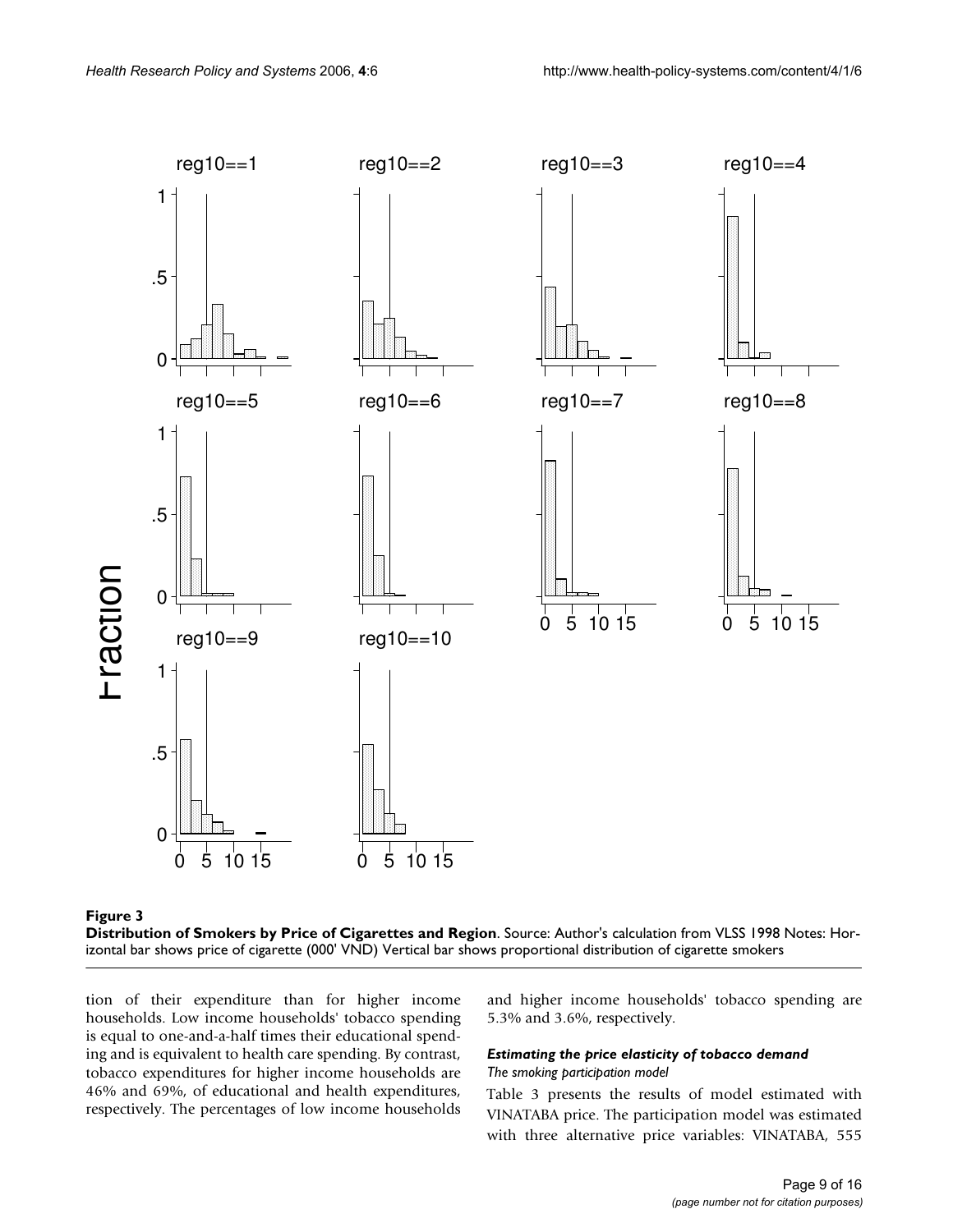|                               | Tobacco spending/<br>education spending | Tobacco spending/<br>healthcare spending | Tobacco spending/food<br>spending | Tobacco spending/total<br>expenditure |
|-------------------------------|-----------------------------------------|------------------------------------------|-----------------------------------|---------------------------------------|
| Total                         | 62.47                                   | 56.23                                    | 6.36                              | 3.48                                  |
| Urban-rural                   |                                         |                                          |                                   |                                       |
| Rural                         | 71.36                                   | 56.91                                    | 6.43                              | 3.67                                  |
| Urban                         | 42.31                                   | 53.79                                    | 6.11                              | 2.92                                  |
| Large city                    | 29.70                                   | 31.77                                    | 4.95                              | 2.15                                  |
| Small city and town           | 41.38                                   | 54.25                                    | 5.93                              | 2.79                                  |
| Small town                    | 51.01                                   | 72.09                                    | 6.83                              | 3.46                                  |
| Region                        |                                         |                                          |                                   |                                       |
| North Mountain and<br>Midland | 63.44                                   | 63.52                                    | 4.18                              | 2.60                                  |
| Red River Delta               | 59.98                                   | 57.76                                    | 5.04                              | 2.87                                  |
| <b>North Central Coast</b>    | 67.87                                   | 62.19                                    | 6.40                              | 3.69                                  |
| South Central Coast           | 83.96                                   | 67.19                                    | 6.98                              | 4.06                                  |
| Central Highlands             | 81.70                                   | 75.65                                    | 6.22                              | 3.75                                  |
| Southeast                     | 53.70                                   | 47.60                                    | 6.82                              | 3.61                                  |
| Mekong Delta                  | 83.77                                   | 52.47                                    | 7.48                              | 4.19                                  |
| Income                        |                                         |                                          |                                   |                                       |
| Very low Income               | 150.69                                  | 97.II                                    | 7.83                              | 5.29                                  |
| Low                           | 108.17                                  | 86.99                                    | 7.31                              | 4.58                                  |
| Middle                        | 94.21                                   | 67.00                                    | 7.40                              | 4.30                                  |
| Mid-High                      | 68.10                                   | 72.69                                    | 7.71                              | 4.06                                  |
| High                          | 46.35                                   | 68.92                                    | 8.83                              | 3.60                                  |

**Table 2: The comparison between tobacco spending with education, health care, food spending and total expenditure of households by quintile (%)**

Source: The Vietnam Living Standards Survey 1997–1998

brand and average price. However, the price coefficient for 555 brand was often not significant at the 10% level and are not presented in this paper, but can be obtained upon request. The coefficients of log (VINATABA) price are significant at the 10% level or lower. Since the price elasticity of participation is equal to the coefficient on the logarithm of the price variable divided by the smoking prevalence among men (56% Vietnam National Health Survey 2002), we estimate that the price elasticity of male participation in smoking is  $E_{p^{\text{par}}}^D$  =-0.94 for whole male population,  $E_{p^{\text{par}}}^D = -1.16$  for the two low quintiles and  $E_{p^{\text{par}}}^D =$ -0.75 for the two high quintiles. *D* par  $_{p{\rm par}}^{D}$  =-1.16 for the two low quintiles and  $E^L_{p}$ *D* par

The results also indicate that coefficients of smoking expenditures on pipe tobacco, household size, income and region are statistically significant, but the variables for access to markets, jobs and transportation are not significant. The coefficients on income, 2.380 for high income households and 2.421 for low income household, are high and significant in both models. As the income of Vietnamese rural households increases, smoking prevalence is on the rise in those rural areas.[40] However, the magnitude of the income elasticity has to be viewed with a caution since Vietnamese households do not tend to report their true income.

## *The conditional quantity model*

The results of this model are presented in Table 4 (Full detail results are presented in Additional File 2). We estimated a regression with all smokers, then for the two lowest quintiles, for the two highest quintiles and then for the middle quintile. The models were separately estimated with the VINATABA and 555 communal prices and average communal price. The price elasticity of the middle quintile is not significant and not presented in the table. If we take the average price elasticity of the equations with the prices entered separately (both were significant at the 10% level), the conditional price elasticity of the overall population is  $E_{p^{\text{con}}}^{D}$  = -0.50, for the two low quintiles is D<br><sub>D</sub>con

 $E_{P^{\text{con}}}^{D}$  = -0.59 and for the two high quintiles, it is  $E_{P^{\text{con}}}^{D}$  = -0.40.  $\frac{D}{P}$ <sub>con</sub> = -0.59 and for the two high quintiles, it is  $E_P^L$ D<br><sub>D</sub>con

## *The overall price elasticity of cigarette demand*

The overall price elasticity of cigarette demand was calculated by adding the price elasticity of conditional demand and the price elasticity of smoking intensity (quantities) for the respective income groups. We used estimates from the model using VINATABA price. We found that the overall price elasticity for the whole population is  $E_P^D = -1.41$ ,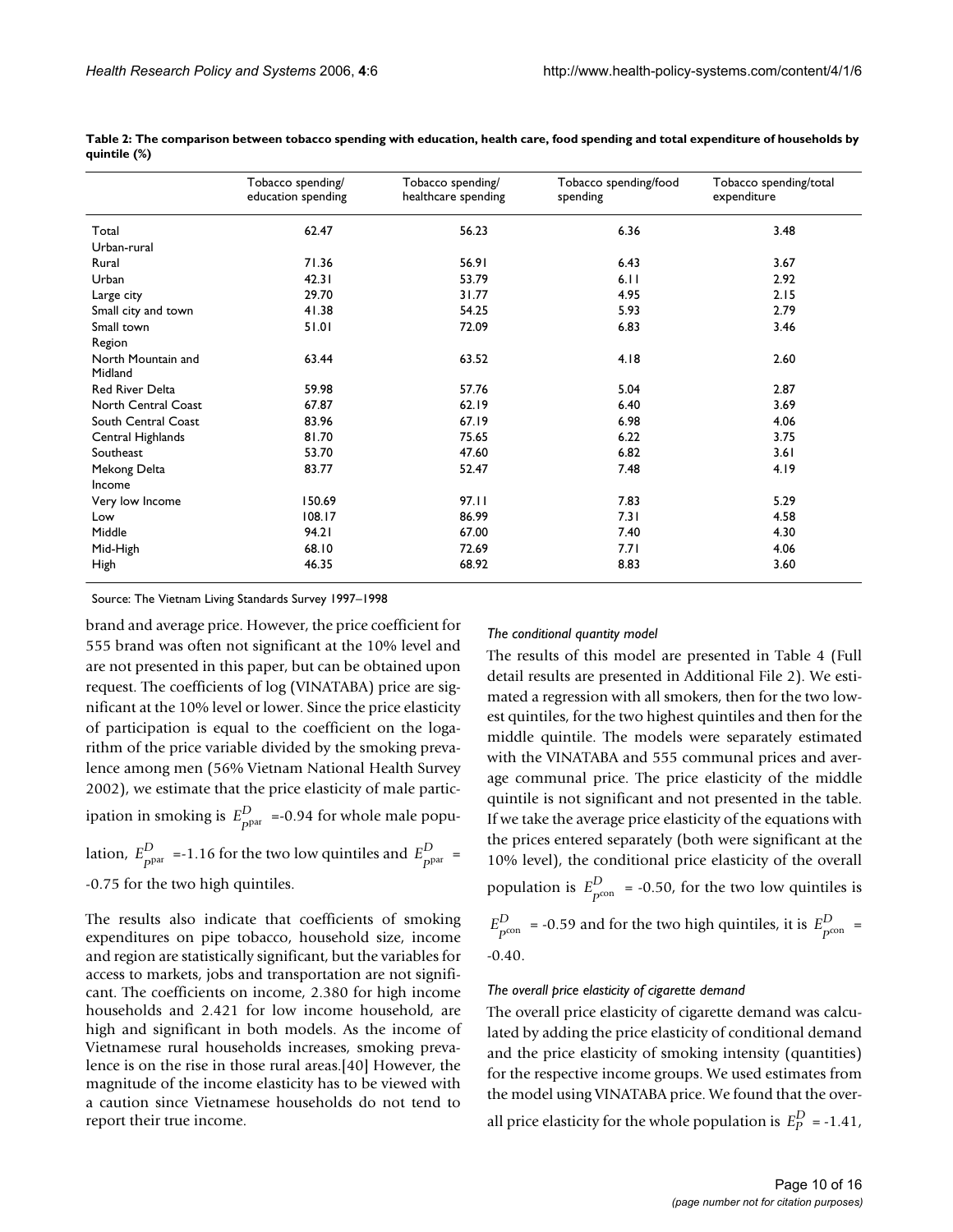| Independent variables                        | Overall   |        | Two low quintiles |        | Two high quintiles |        |
|----------------------------------------------|-----------|--------|-------------------|--------|--------------------|--------|
|                                              | Coef.     | P >  t | Coef.             | P >  t | Coef.              | P >  t |
| Logarithm of VINATABA price                  | $-0.529$  | 0.048  | $-0.648$          | 0.086  | $-0.420$           | 0.094  |
| Expenditures on pipe                         | $-0.011$  | 0.015  | $-0.011$          | 0.016  | $-0.010$           | 0.023  |
| Year of education                            | $-0.176$  | 0.231  | $-0.167$          | 0.255  | $-0.163$           | 0.264  |
| Age                                          | 0.500     | 0.070  | 0.442             | 0.109  | 0.429              | 0.119  |
| Year of experience                           | $-0.495$  | 0.080  | $-0.435$          | 0.123  | $-0.424$           | 0.132  |
| Household size                               | 0.961     | 0.000  | 0.965             | 0.000  | 0.950              | 0.000  |
| Logarithm of per capita income               | 2.415     | 0.003  | 2.380             | 0.003  | 2.421              | 0.003  |
| Red river delta (yes $= 1$ )                 | 4.178     | 0.000  | 4.117             | 0.000  | 4.088              | 0.000  |
| North central coastal (yes $= 1$ )           | 1.588     | 0.580  | 1.634             | 0.568  | 1.689              | 0.554  |
| South central coastal (yes $= 1$ )           | 6.972     | 0.001  | 6.076             | 0.004  | 6.165              | 0.003  |
| South-east region (yes $= 1$ )               | 9.618     | 0.000  | 9.615             | 0.000  | 9.662              | 0.000  |
| Mekong delta (yes $= 1$ )                    | 11.051    | 0.000  | 11.019            | 0.000  | 10.137             | 0.000  |
| Urban (yes $= 1$ )                           | 9.104     | 0.000  | 9.124             | 0.000  | 9.076              | 0.000  |
| Existence of regular market (yes $= 1$ )     | 0.290     | 0.798  | 0.279             | 0.805  | 0.284              | 0.801  |
| Opportunity to find job (yes $= 1$ )         | $-1.081$  | 0.341  | $-0.994$          | 0.380  | $-0.988$           | 0.381  |
| Accessibility of car to commune (yes $= 1$ ) | $-0.929$  | 0.720  | $-0.849$          | 0.742  | $-0.864$           | 0.737  |
| constant                                     | $-39.358$ | 0.000  | $-38.235$         | 0.000  | $-38.182$          | 0.000  |
| Number of observation                        | 5202      |        | 2412              |        | 2023               |        |
| R-squared                                    | 0.239     |        | 0.198             |        | 0.197              |        |

**Table 3: Result from equation explaining the decision to participate to smoking, dependent variable is smoking participation (yes = 1, no = 0)**

Source: Author estimation from VLSS 1997–1998.

for the two low quintiles is  $E_P^D$  = -1.77 and for the two high quintiles, it is  $E_{p^{\text{con}}}^D = -1.17$ . D<br><sub>D</sub>con

## *The effect of imposing a uniform tobacco tax on consumption and tax revenues*

Tables 5 and 6, respectively, show the consumption and tax revenues under the current tax regime and with an increase in taxes for the lower taxed categories to a uniform 65% tax. From Table 7 we can see that by imposing a uniform tobacco tax rate of 65% (compared to the former 25% rate), the price of low-price cigarettes will increase 32% while the price of the second category (formerly 45%) increases by 16%. Government revenues from the tax increase 11.5% or 127.5 billion VND (\$8.5

million), of which 14.1 billion VND are from the former 25% category and 113.39 billion VND from the former 45% category. Most importantly, total cigarette consumption falls 25.3% for both categories, with consumption of the first category falling 46.1% and the second category falling 23%.

## **Conclusion**

Currently, Vietnam imposes three different tax rates on tobacco according to the source of raw materials and whether filtered or non-filtered. The large discrepancies among these rates lead to large disparities among cigarette prices and wider availability of low-priced cigarettes in the market, which makes it easier for youth and the poor to get access to tobacco.

|                                                                                                                   | Overall                             | Two low quintiles Two high quintiles |                                     |
|-------------------------------------------------------------------------------------------------------------------|-------------------------------------|--------------------------------------|-------------------------------------|
| Communal VINATABA price<br>Communal 555 price<br>Communal average prices                                          | $-0.469*$<br>$-0.538**$<br>$-0.497$ | $-0.613*$<br>$-0.574*$<br>$-0.845$   | $-0.422*$<br>$-0.372**$<br>$-0.348$ |
| Average price elasticity of conditional demand using estimates for 555 and VINATABA (the<br>significant estimtes) | $-0.504*$                           | $-0.594*$                            | $-0.397*$                           |

Source: Author's estimation from VLSS1998

Note: Commune average price is average of 555 & VINATABA prices

\*\* is below 5% of significant level,

\* is below 10% of significant level.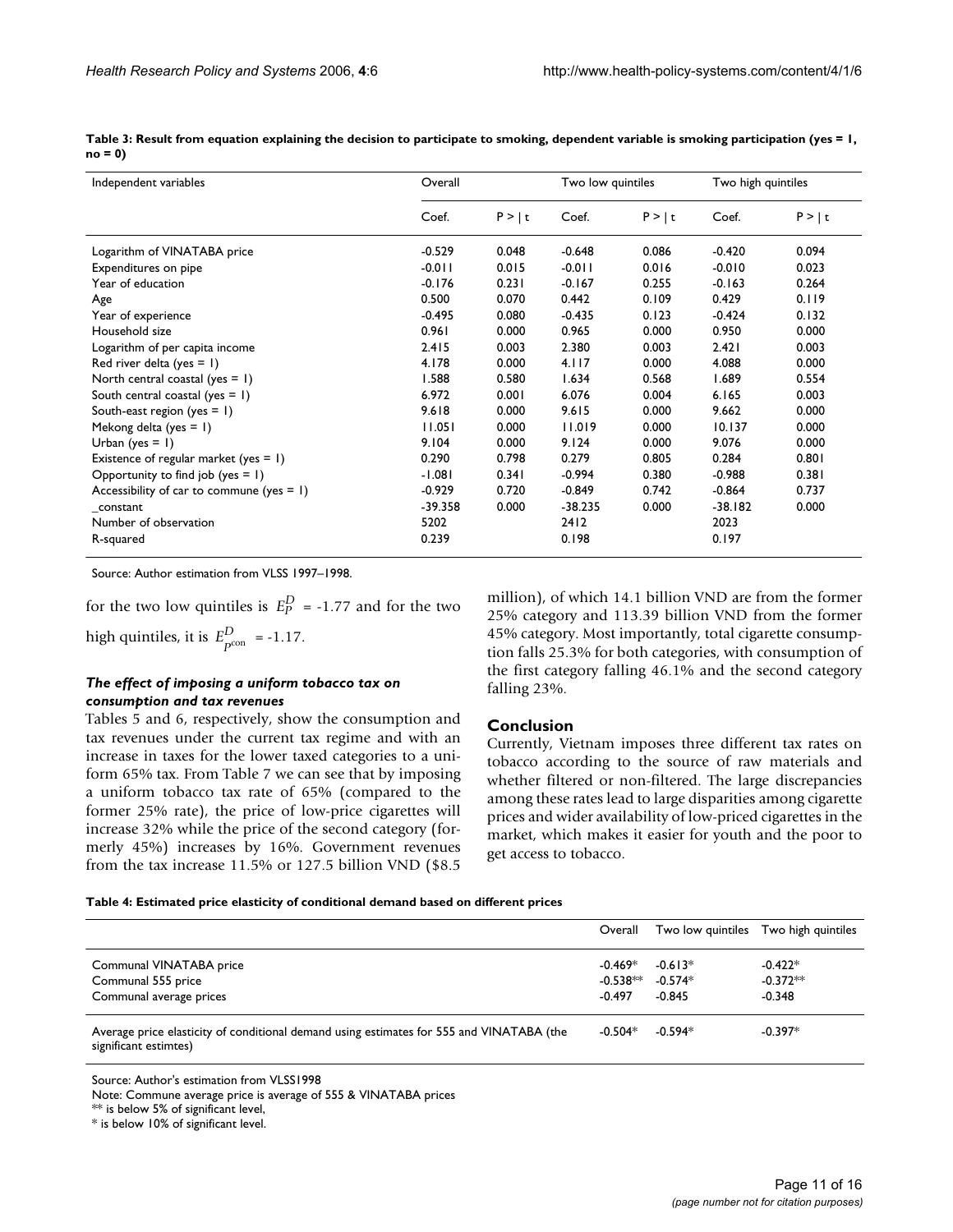|                                                                                        | Quantity consumed<br>(Million packs) | Retail price (1000 VND) | Tax rate based on whole<br>sale price | Tobacco tax revenue (Billion<br>VND) |
|----------------------------------------------------------------------------------------|--------------------------------------|-------------------------|---------------------------------------|--------------------------------------|
| Non-filtered cigarettes<br>Filtered cigarettes<br>produced using domestic<br>materials | 175.4<br>1578.2                      | 00. ا<br>2.20           | 0.25<br>0.45                          | 35. I<br>1077.5                      |
| Total                                                                                  | 1753.5                               |                         |                                       | 1112.6                               |

#### **Table 5: Base Consumption, price and revenue with current tax**

*Source*: Ministry of Industry and Ministry of Finance, 200349.

The evidence presented here indicates that most smokers smoke low priced cigarettes. Most consumers of low priced cigarettes are poor and live in rural areas or small towns; they tend to be employed in the agricultural sector. Low income households' tobacco spending is equal to one-and-a-half times their educational spending and is equivalent to health care spending. Higher income smokers also spend a large share of their income on tobacco, but the poor bear the largest relative economic burden. Because of their high smoking rates, the poor are also more likely to have higher risks of tobacco-related diseases such as cancer, heart and circulatory diseases, and emphysema.[41] In addition, because these diseases can appear as early as age 40 (along with other smoking related medical conditions), the higher disease incidence is likely to further increase the economic burden by increasing the likelihood of not being able to continue to work and earn income. Thus, social goals of reducing poverty would dictate reducing tobacco spending by the poor.

With sufficient responsiveness, taxes may encourage reductions in spending. Unlike previous most previous demand studies, this study considers how price responsiveness varies by income. The price elasticity of male participation in smoking is  $E_P^D$  = -0.94 for the whole population. However, demand for the low income group  $(E_P^D = -1.16)$  is more elastic than for the high income group ( $E_P^D$  = -0.75), as might be expected due to their

more limited budgets. The price elasticity estimates are high compared to evidence from other developing countries. Even though these estimates wary substantially from a country to country, the majority of estimates for the total price elasticity centers around  $E_P^D$  = -0.8.[42] However, these estimates do not take into account substitution to other tobacco products. Our results are quite consistent with Laxminarayan and Deolalikar (2004)[43] who estimated a price elasticity of smoking initiation of -1.18 for Vietnam, and generally consistent with other studies for Southeast Asia.

The high participation elasticity indicates that raising the price to low income consumers will lead to substantial reductions in the number of cigarette smokers, enough to reduce overall expenditures on tobacco by the poor. Further reductions will occur through reductions in the quantity smoked by those continuing to smoke. As the price of cigarettes increases 10%, the quantity demanded of low income smokers that continue to smoke falls 5.9% while the quantity demanded of high income smokers falls by only 4.0%. The overall quantity demanded among smokers falls 5.0%. Thus, of those who continue to smoke, there will only be modest increases in tobacco expenditures, with a smaller increase among the poor compared to the higher income groups.

Imposing a uniform tax of 65% on tobacco will result in a 32% increase in the prices of low-priced cigarettes and a

|  | Table 6: Consumption, price and revenue after imposing a uniform high tobacco tax of 65% $\,$ |  |  |  |  |
|--|-----------------------------------------------------------------------------------------------|--|--|--|--|
|--|-----------------------------------------------------------------------------------------------|--|--|--|--|

|                                                                                        | Quantity to consume (Million packs) |              |              | Price after tax (1000 VND) Tax rate Tobacco tax revenue (Billion VND) |
|----------------------------------------------------------------------------------------|-------------------------------------|--------------|--------------|-----------------------------------------------------------------------|
| Non-filtered cigarettes<br>Filtered cigarettes<br>produced using domestic<br>materials | 94.51<br>1215.2                     | 1.32<br>2.55 | 0.65<br>0.65 | 49.2<br>1190.9                                                        |
| Total                                                                                  | 1309.7                              |              |              | 1240.0                                                                |

*Source*: Author's Estimation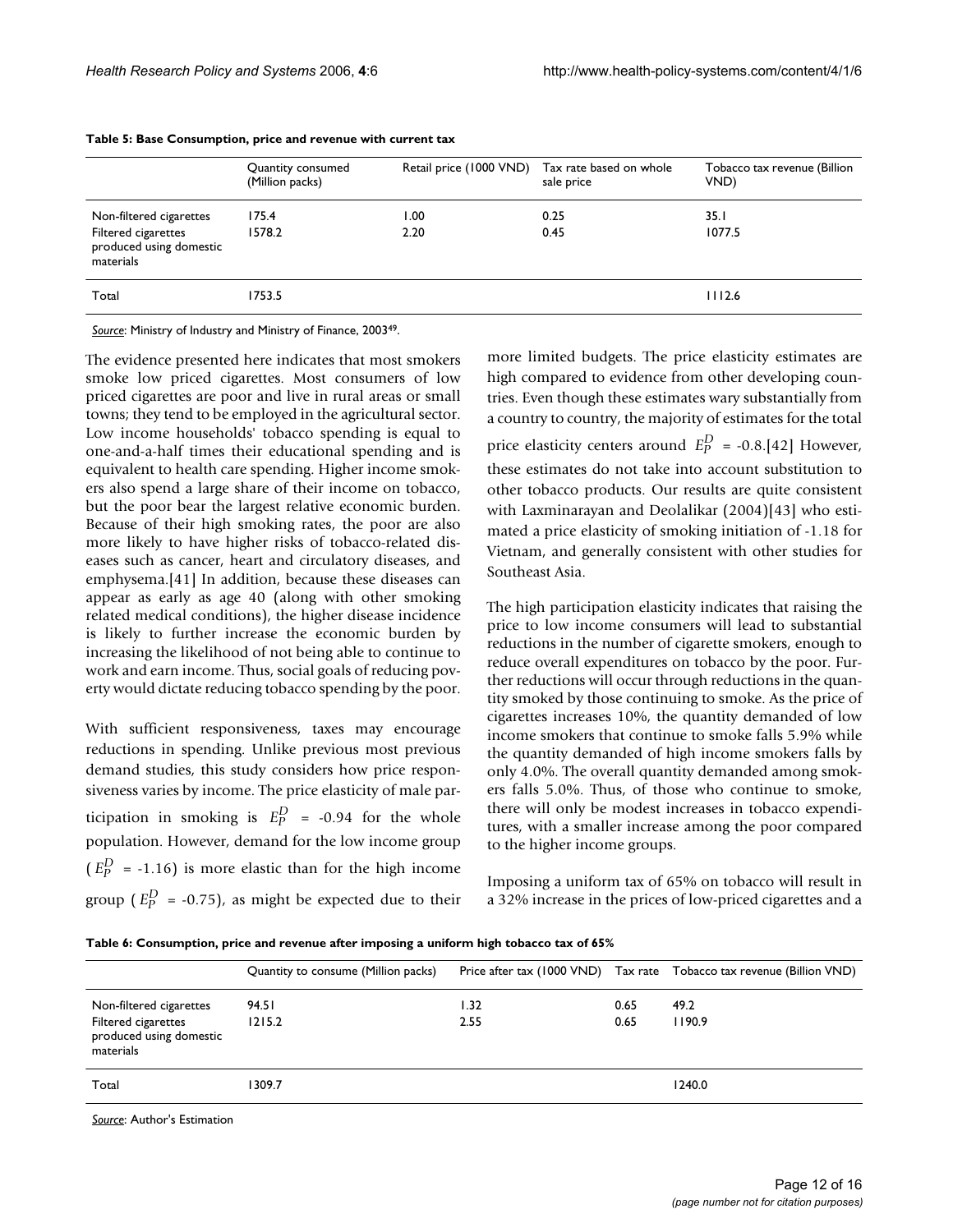|                                                          | Change in price (%) | Change in Tobacco Consumption Change in Tobacco Tax Revenue(2) |         |                     |      |
|----------------------------------------------------------|---------------------|----------------------------------------------------------------|---------|---------------------|------|
|                                                          |                     | Quantity (Million packs)                                       | %       | Value (Billion VND) | %    |
| Non-filtered cigarettes                                  | 32%                 | $-80.8$                                                        | $-46.1$ | 4.1                 | 40.2 |
| Filtered cigarettes produced using domestic<br>materials | 16%                 | $-363.0$                                                       | $-23.0$ | 113.4               | 10.5 |
| Total                                                    |                     | $-443.8$                                                       | $-25.3$ | 127.5               | 11.5 |

**Table 7: Change in price, consumption & government tobacco tax revenue from imposing a uniform high tobacco tax rate of 65%**

*Source*: Author's estimation

16% increase for the domestic filtered category. Applying the overall price elasticity of cigarette demand of -1.44, we predict a decrease of tobacco consumption of about 25%, and an increase of more than 11% (\$8.5 mil) in the tobacco tax revenue of the government. A study[22] using a price elasticity of -0.53 predicted a 9.3% decrease in consumption and 33.5% (or \$24.8 mil) increase in government revenue.

The results indicate that tax revenues are likely to increase as tax rates are increased for domestic unfiltered and domestic filtered to the rate for foreign filtered cigarettes. Although quantities consumed fall, the increase in tax rate more than compensates. Thus, government revenues increase despite the large reductions in consumption, suggesting that government could benefit from the moving to a uniform tax.

While we used a linear probability model for ease of interpretation and use, the error term is heteroskedastic and is not normally distributed, the predicted values are not constrained to be between 0 and 1. Nevertheless, the results reported here on price effects are consistent with the theory of cigarette demand and empirical evidence from other countries.[44] Still, due to data limitations and simplifying assumptions, the results should be regarded with caution.

First, income tends to be reported incorrectly in Vietnam. Surveyed subjects tend to declare lower income because high income is often regarded as being linked to illegal activities and corruption. However, despite measurement error, the results indicate high sensitivity of cigarette demand to income. As the income is expected to grow in the near future in Vietnam, there is a danger that smoking prevalence will grow if no tobacco control measures are taken.

A second limitation is that the potential substitution into pipe smoking was taken into account by using expenditures on pipe tobacco, instead of price, creating potential

endogeneity problems. When we omitted the pipe variable, we obtained consistent results, with slightly lower coefficients and levels of significance on some of the price variables. Nevertheless, in Vietnam, pipe tobacco is a likely an important substitute for cigarettes, especially among the poor. With an increase in the consumption of pipe tobacco, the price of pipe tobacco should increase, reducing some of the pipe use. However, any substitution into pipe use may still be preferable to smoking if pipe smoking is less expensive and imposes less economic burden on the poor and if pipe use has less harmful effects on health. Further work is needed on the role of substitution into pipe use and the health effects of pipe use relative to that of smoking.

A third limitation is that the price data is measured with error. This is, in part, because we were able to only include the price of medium and high price standard brands. We did, however, obtain relatively similar results with the various combinations of the measures, although the results were not always significant, as might be expected with measurement error. We also estimated equations which considered prices based on the expenditures on tobacco and quantity smoked (both undoubtedly measured with error), and obtained roughly consistent results. In computing the change in tax revenues, we did not consider substitution between cigarette types. As the price of the cheaper, non-filtered domestic increases, there may be substitution toward the filtered domestic brand, and, as the filtered domestic cigarettes increases, there may be more substitution towards the filtered cigarettes with foreign tobacco. However, these effects would tend to increase tax revenues as more cigarettes are purchased of the more expensive brands. For these reasons, we may have underestimated the increase in tax revenues, but overestimated the effect on consumption.

We do not consider smuggling or domestic tobacco growing. Imposing a uniform tax on cigarettes will increase the domestic market price of cigarettes and may widen the gap between domestic and the prices of cigarettes in neighbor-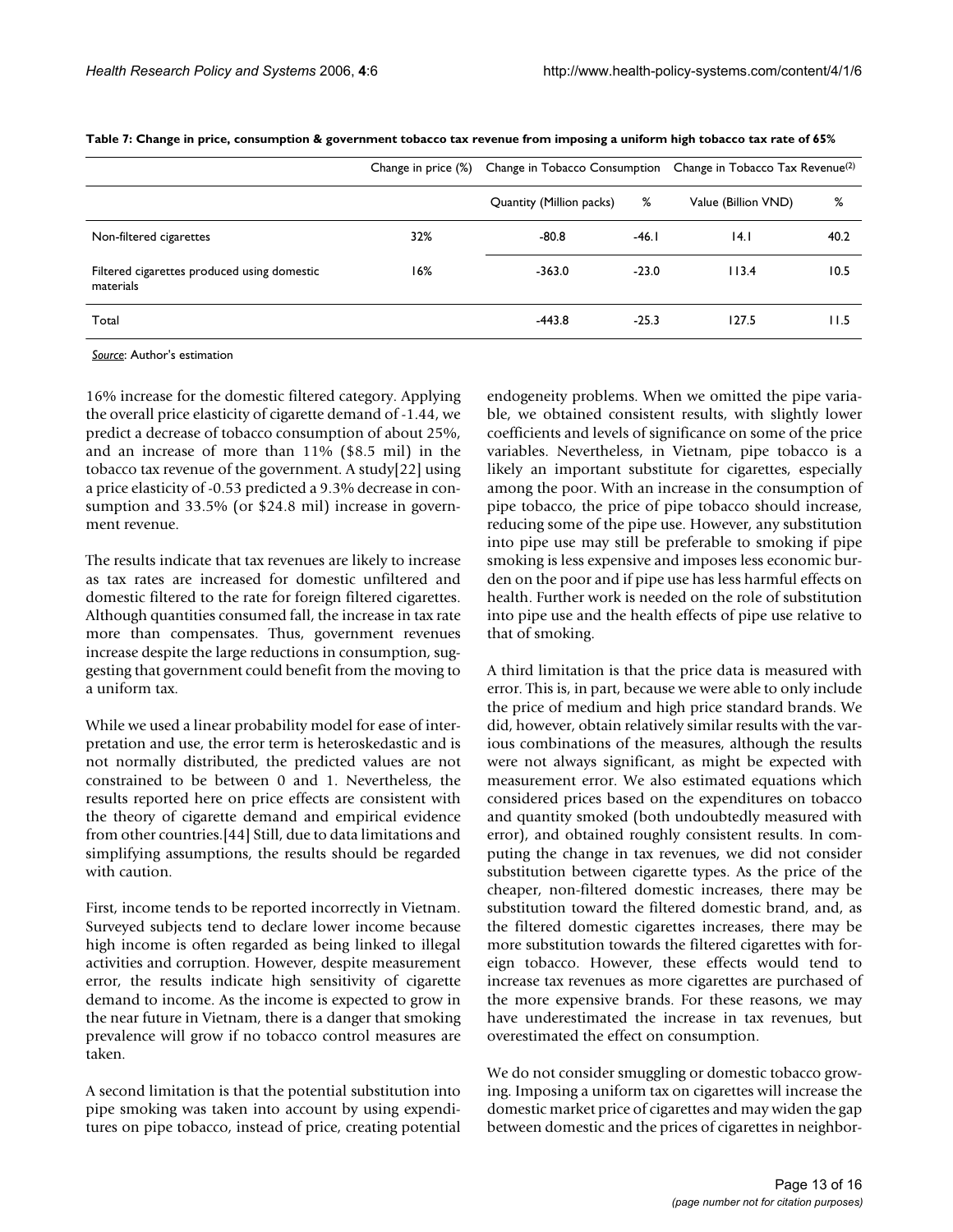ing nations providing more motivation for smuggling. In addition, higher market prices of cigarettes may encourage an increase in domestic tobacco growing. These changes in the tobacco market may reduce the tax revenues. However, a review of the literature[45] indicates that smuggling depends on factors other than the gap between domestic and international prices of cigarettes. These factors include the strength and extent of law enforcement, activities of market control forces, and the living standards of poor people in border areas (poor, jobless people near some border entrance points tend to work for smugglers to move cigarettes into Vietnam). The Government of Vietnam currently pays considerable attention to smuggling in order to protect the domestic market. Nevertheless, the smuggling issue and the issue of domestic tobacco growing as a response to cigarette price changes merit further study.

We extrapolate future tax revenues from a single price elasticity estimate. In addition to smuggling, our estimates will depend on income, population and other tobacco control policies, among other factors. Rising income and population will increase tax revenues, but other tobacco control measures will reduce demand for cigarettes and, hence, tend to reduce revenues.

We focus on male participation. Tobacco use by women is much lower, with 1.8% of females smoking in 2002 and 50% of female smokers smoking pipes. Since smoking is prohibited by some parents, and may be considered improper for women (Do Hong Ngoc 1995[46]), it is likely that there is some underreporting of cigarette and tobacco use among women, as well as youth. Nevertheless, it will be important to monitor female smoking in future years since these social norms may change with the rapid economic development experienced by Vietnam. The lack of awareness of the health risk associated with smoking may then result in a fast onset of female smoking.[47]

Finally, the optimal tax rate that should be imposed is difficult to determine because it depends on many factors including the costs imposed by smokers on non-smokers. Another potentially important concern is employment in both the tobacco industry and tobacco cultivation. When imposing a high tax, the reduction in consumption may reduce employment in some areas. But the effect is also not clear since the tobacco industry can export both tobacco leaf and cigarettes. The choice of tax rate also depends on social values such as the protection of children and others from tobacco smoke, and on the purpose of taxation, i.e., to increase tax revenues or to reduce the burden of tobacco related diseases.

Worldwide, only few countries levy different tobacco tax rates on cigarettes. Most of them are former socialist economies in Eastern Europe and the former Soviet Union where this phenomenon was inherited from the planned economy structure. The differential treatment of various cigarette types can be justified neither on economic nor on public health grounds since all cigarettes are harmful to health.

An increase of tobacco taxes can have additional positive impact on public heath if part of tobacco tax revenue is earmarked for anti-smoking activities. Victoria, Australia was the first jurisdiction to establish a health promotion agency funded by tobacco taxes. Many others similar agencies were modeled upon the Victorian Health Promotion Foundation, such as ThaiHealth Foundation in Thailand. Thailand is one of the countries with the greatest success in tobacco control. The tobacco tax increased from 55% in 1992 to 75% in 2001, which is applied as a uniform tax for all tobacco products. Meanwhile the tobacco tax revenue doubled from 15,438 million Baht in 1992 to 31,247 million Baht in 2002 and consumption fell from 2,035 million packs in 1992 to 1,716 million packs in 2002.[48] Thus, other tobacco control activities may further supplement the effect of a tax increase.

In this study, we found that the poor are more responsive to cigarette prices than those with higher incomes. Consequently, a tax increase would lead to relatively higher reduction of cigarette demand among the lowest income group and generally encourage that group to reduce the large economic burden that smoking imposes.

## **Note**

<sup>1</sup> VND is an abbreviation for the local currency in Vietnam called Vietnamese Dong

2 The two poorest regions in Vietnam were used as a benchmark

3 200 thousand VND is the smallest amount that makes income for households positive when added to the reported income.

## **Additional material**

## **Additional File 1**

*Contains the list of variables in the used in the logit and regression models.* Click here for file [\[http://www.biomedcentral.com/content/supplementary/1478-](http://www.biomedcentral.com/content/supplementary/1478-4505-4-6-S1.doc)

4505-4-6-S1.doc]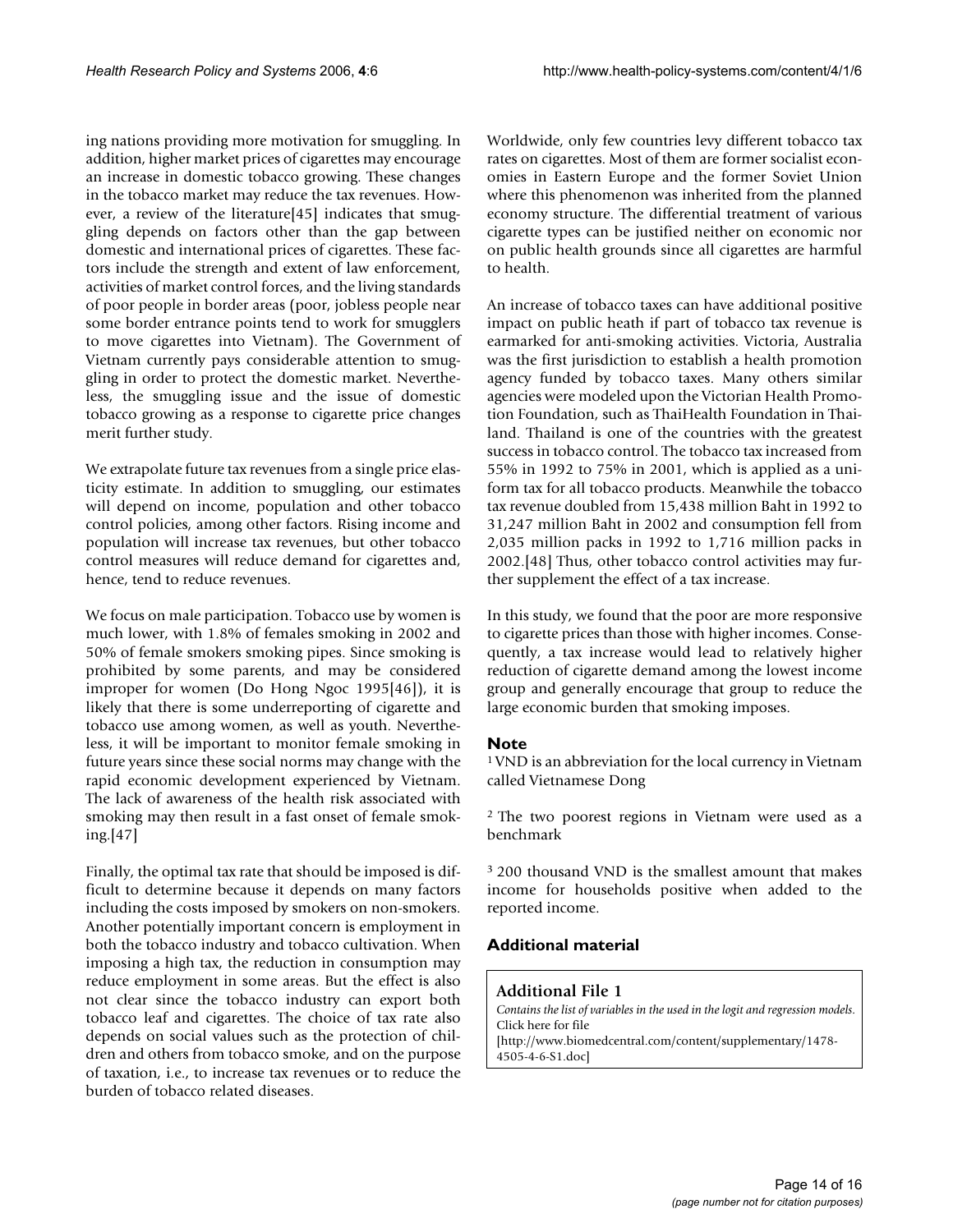#### **Additional File 2**

*Contains the results from the Conditional Quantity Regression Analysis.* Click here for file

[\[http://www.biomedcentral.com/content/supplementary/1478-](http://www.biomedcentral.com/content/supplementary/1478-4505-4-6-S2.doc) 4505-4-6-S2.doc]

#### **References**

- 1. Doll R: **[Uncovering the effects of smoking: historical perspec-](http://www.ncbi.nlm.nih.gov/entrez/query.fcgi?cmd=Retrieve&db=PubMed&dopt=Abstract&list_uids=9654637)**
- **[tive.](http://www.ncbi.nlm.nih.gov/entrez/query.fcgi?cmd=Retrieve&db=PubMed&dopt=Abstract&list_uids=9654637)** *Statistical Methods in Medical Research* 1998, **7(2):**87-117. (31) 2. **World Bank, Development in Practice – Curbing the Epidemic, Government and the Economics of Tobacco Control, Washington, D.C.** 1999.
- 3. **1997–8, Vietnam Living Standard Survey, as described below and in Bales, Sarah with Hoang Van Kinh. An Empirical Analysis of Smoking Using the Vietnam Living Standard Surveys, Report submitted to the World Bank.** 2000.
- 4. **2001–02 Vietnam National Health Survey. This survey included information on smoking, household characteristics, health, and healthcare utilization. A total of 36,000 households – nearly 160,000 persons – were selected using stratified, random design.** .
- 5. **Government of Vietnam, Government Resolution on Tobacco Control Policy period 2000–No 12/NQ-CP dated 14th August.** 2000.
- 6. Chaloupka FJ, Hu T, Warner KE, Jacobs R, Yurekli A: **"The taxation of tobacco products,".** *Tobacco control in developing countries* 2000:237-272.
- 7. **(U.S. Department of Health and Human Services. 2000. Reducing Tobacco Use: A Report of the Surgeon General. Atlanta, GA: U.S. Department of Health and Human Services, Centers for Disease Control and Prevention, National Center for Chronic Disease Prevention and Health Promotion, Office on Smoking and Health.** .
- 8. Gallet CA, List JA: **[Cigarette demand: a meta-analysis of elas](http://www.ncbi.nlm.nih.gov/entrez/query.fcgi?cmd=Retrieve&db=PubMed&dopt=Abstract&list_uids=14508867)[ticities.](http://www.ncbi.nlm.nih.gov/entrez/query.fcgi?cmd=Retrieve&db=PubMed&dopt=Abstract&list_uids=14508867)** *Health Econ* 2003, **12(10):**821-35.
- 9. Wasserman J, Manning WG, Newhouse JP, *et al.*: **[The effects of](http://www.ncbi.nlm.nih.gov/entrez/query.fcgi?cmd=Retrieve&db=PubMed&dopt=Abstract&list_uids=10112149) [excise taxes and regulations on cigarette smoking.](http://www.ncbi.nlm.nih.gov/entrez/query.fcgi?cmd=Retrieve&db=PubMed&dopt=Abstract&list_uids=10112149)** *Journal of Health Economics* 1991, **10(1):**43-64.
- 10. Farrelly MC, Bray JW: **Responses to increases in cigarette prices by race/ethnicity, income, and age groups – United States, 1976–1993.** *Morb Mort Wkly Rpt* 1998, **47(29):**605-9.
- 11. **The Economics of Smoking, Chaloupka FJ and Warner KE.** In *The Handbook of Health Economics* Edited by: Joseph P Newhouse, Anthony J Cuyler. New York: North Holland; The Economics of Smoking; 2000.
- 12. Hu TW, Ren QF, Keeler TE, *et al.*: **[The demand for cigarettes in](http://www.ncbi.nlm.nih.gov/entrez/query.fcgi?cmd=Retrieve&db=PubMed&dopt=Abstract&list_uids=7780529) [California and behavioural risk factors.](http://www.ncbi.nlm.nih.gov/entrez/query.fcgi?cmd=Retrieve&db=PubMed&dopt=Abstract&list_uids=7780529)** *Health Econ* 1995, **4(1):**7-14.
- 13. Farrelly MC, Bray JW: **Responses to increases in cigarette prices by race/ethnicity, income, and age groups – United States, 1976–1993.** *Morb Mort Wkly Rpt* 1998, **47(29):**605-9.
- 14. Djutaharta T, *et al.*: **The impact of cigarette tax rate increase on consumption and government revenue: aggregate analysis. Un published paper commissioned by the World Bank.** 2002.
- 15. Adioetomo SM, *et al.*: *The economic aspects of tobacco consumption in Indonesia: a household analysis of the 1999 national socio-economic data* Washington DC, Demographic Institute and Human Development Health, Nutrition and Population Division, World Bank, unpublished report.
- 16. Arunatilake N: **An Economic Analysis of Tobacco Demand in Sri Lanka.** *Sri Lanka Economic Journal* **3(1):**96-120.
- 17. Arunatilake N, Opatha M: **The Economics of Tobacco in Sri Lanka. HNP Discussion Paper, Economics of Tobacco Control Paper 12, Washington DC, World Bank.** 2003 [[http://](http://www.worldbank.org/tobacco) [www.worldbank.org/tobacco](http://www.worldbank.org/tobacco)].
- 18. Supakorn B: **Demand analysis of aggregate cigarette consumption in Thailand, 1976–81 [mimeograph]. Bangkok.** 1993.
- 19. Isra S, *et al.*: **The economics of tobacco in Thailand. HNP Discussion Paper, Economics of Tobacco Control Paper No 15.**

**Washington DC, World Bank.** 2003 [\[http://www.worldbank.org/](http://www.worldbank.org/tobacco) [tobacco](http://www.worldbank.org/tobacco)].

- 20. Karki YB, Pant KD, Pande BR: **The economics of tobacco in Nepal. HNP Discussion Paper, Economics of Tobacco Control Paper No 13. Washington DC, World Bank.** :2003 [[http:/](http://www.worldbank.org/tobacco) [/www.worldbank.org/tobacco\]](http://www.worldbank.org/tobacco).
- 21. Nyo Nyo K, Zaw KK, Naing KK: **The economics of tobacco control in Myanmar. HNP Discussion Paper, Economics of Tobacco Control Paper No.14. Washington DC, World Bank.** [\[http://www.worldbank.org/tobacco](http://www.worldbank.org/tobacco)].
- 22. **Patrick Eozenou: Price Elasticity Estimations for Cigarette** [\[http://pathcanada.org/vietnam/tobac](http://pathcanada.org/vietnam/tobacco/research/docs/PriceElasticityEstimatesForCigaretteDemandInVietnamEN.pdf)[crearch/docs/PriceElasticityEstimatesForCigaretteDemandInVietna](http://pathcanada.org/vietnam/tobacco/research/docs/PriceElasticityEstimatesForCigaretteDemandInVietnamEN.pdf) [mEN.pdf](http://pathcanada.org/vietnam/tobacco/research/docs/PriceElasticityEstimatesForCigaretteDemandInVietnamEN.pdf)]
- 23. **Ramanan Laxminarayan and Anil Deolalikar Tobacco Initiation, Cessation and Change: Evidence from Vietnam, Health Economics.** 2004, **13(12):**1191-1201.
- 24. Emmanuel Guindon G, Anne-Marie Perucic , David Boisclair : **Higher Tobacco Prices And Taxes In South-East Asia. An Effective Tool to Reduce Tobacco Use, Save Lives and Generate Revenue. HNP Discussion Paper, Economics of Tobacco Control Paper No.11. Washington DC, World Bank.** [\[http://](http://www.worldbank.org/tobacco) [www.worldbank.org/tobacco](http://www.worldbank.org/tobacco)].
- 25. Lance Peter M, Akin John S, Dow William H, Loh Chung-Ping: **"Is Cigarette Smoking in Poorer Nations Highly Sensitive to Price? Evidence from Russia and China,".** *Journal of Health Economics,* 2004, **23:**173-189.
- 26. Chaloupka FJ, Jha P: **"Curbing the Epidemic:The Economics of Tobacco Control". World Bank Publication (Chapter 4).** 1999.
- 27. Guindon GE, Tobin S, Yach D: **["Trends and affordability of ciga](http://www.ncbi.nlm.nih.gov/entrez/query.fcgi?cmd=Retrieve&db=PubMed&dopt=Abstract&list_uids=11891366)[rette prices: ample room for tax increases and related health](http://www.ncbi.nlm.nih.gov/entrez/query.fcgi?cmd=Retrieve&db=PubMed&dopt=Abstract&list_uids=11891366) [gains.".](http://www.ncbi.nlm.nih.gov/entrez/query.fcgi?cmd=Retrieve&db=PubMed&dopt=Abstract&list_uids=11891366)** *Tob Control* 2002, **11(1):**35-43.
- 28. Blecher EH, van Walbeek CP: **[An international analysis of ciga](http://www.ncbi.nlm.nih.gov/entrez/query.fcgi?cmd=Retrieve&db=PubMed&dopt=Abstract&list_uids=15564616)[rette affordability, Tobacco Control.](http://www.ncbi.nlm.nih.gov/entrez/query.fcgi?cmd=Retrieve&db=PubMed&dopt=Abstract&list_uids=15564616)** 2004, **13:**339-346.
- 29. **The Government of Vietnam, The Government document No3280/VPCP-KTTH dated 14th June 2002 on the base price to impose special tax on domestic produced cigarettes. WHO.** 2002.
- 30. **Tobacco Control Country Profiles. WHO.** 2002.
- 31. **Bach Thi Minh Huyen Ministry of Finance, Tobacco Tax Policy in Vietnam, Tobacco Tax Workshop, Hanoi, July.** 2003.
- 32. **Author's investigation of Hanoi market in August.** 2003.
- 33. Hoang Van Kinh, *et al.*: **Financial burden of smoking on households in Vietnam, ThaiHealth Foundation.** 1994.
- 34. **Elisabeth Sadoulet, Alain de Janvry, Quantitative Development Policy Analysis.** The Johns Hopkins University Press; 1995:32-60.
- 35. **Ramu Ramanathan, Introductory Econometrics with Applications.** Fifth edition. Harcourt College Publishers; 2002:255-257.
- 36. **Bach Thi Minh Huyen, Share of Cigarette Consumption and Cigarette Prices. Ministry of Finance of Vietnam. Presentation at the Hanoi Tobacco Tax Workshop, Hanoi, April.** 2003.
- 37. **"Government Resolution on National Tobacco Control Policy period 2000-2010." No. 12/2000/NQ-CP(August 14th 2000).** .
- 38. **Hoang Van Kinh and Sarah Bales, "Tobacco in Vietnam: The industry, demand, control policies and employment," in "Economic Social and Health Issues in Tobacco Control", Report of a WHO international meeting, Kobe, Japan 3–4 December 2001, WHO.** 2003:144.
- 39. **Author's calculation from Vietnam Living Standard Survey.** 1998.
- 40. **Ministry of Health, Vietnam National Health Survey Medical Publishing House.** 2004.
- 41. **U.S. DHHS (1989). Reducing the health consequences of smoking: 25 years of progress: a report of the Surgeon General. Atlanta, GA, Centers for Disease Control and Prevention, National Center for Chronic Disease Prevention and Health Promotion, Office on Smoking and Health.** .
- 42. Chaloupka FJ, Hu T, Warner KE, Jacobs R, Yurekli A: **"The taxation of tobacco products,".** In *Tobacco control in developing countries* Edited by: Jha P, Chaloupka F. Oxford University Press: New York; 2000:237-272.